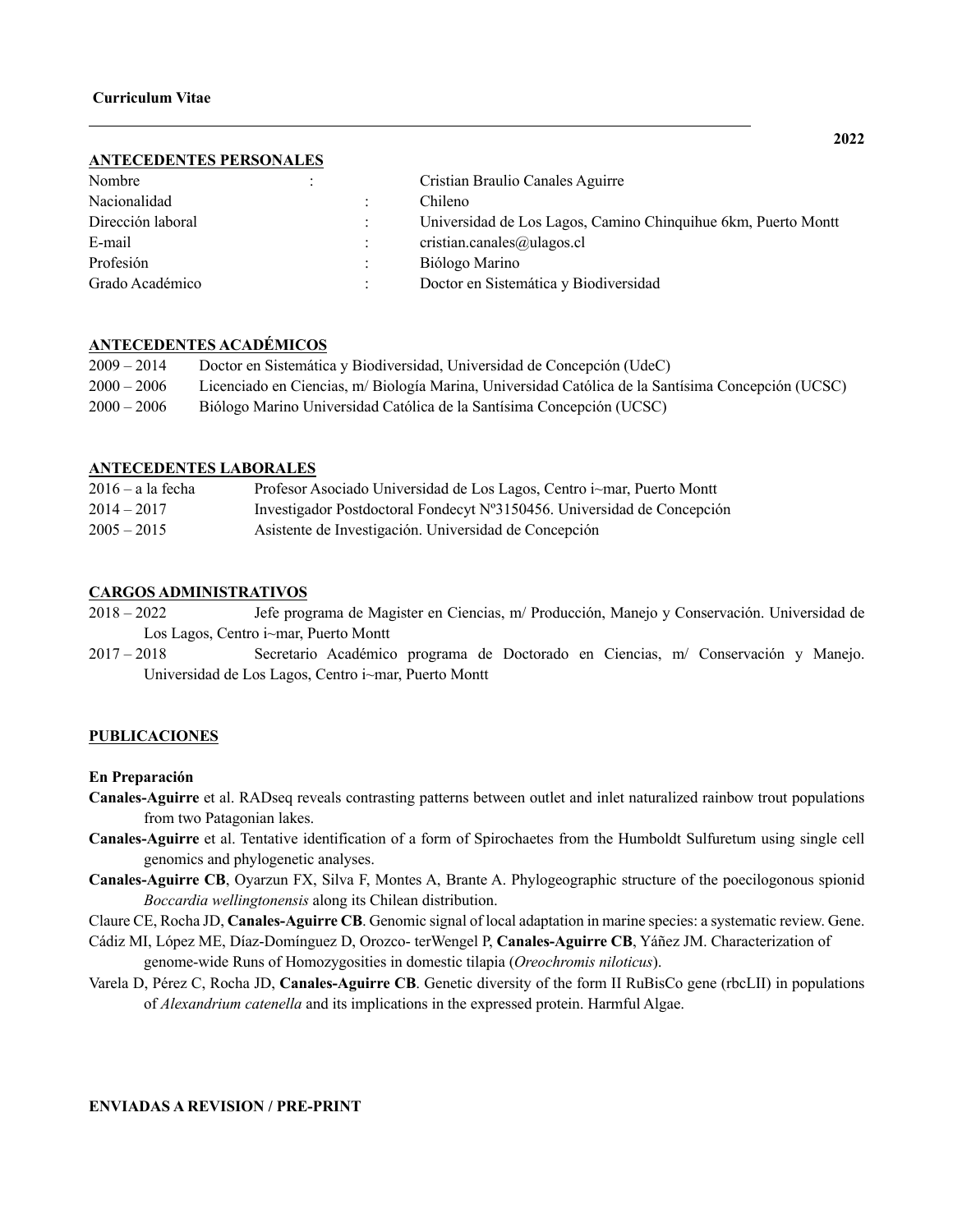- Soto D, Arismendi I, Olivos JA, **Canales-Aguirre CB**, Leon-Muñoz J, Niklitschek EJ, Sepúlveda M, Paredes F, Gomez-Uchida D, Soria-Galvarro Yuri. A multifaceted risk analysis to evaluate the environmental consequences of fish farming escapes at a large scale. Nature Sustainability.
- **Canales-Aguirre CB**, Larson WA, McKinney GJ, Rocha JD, Claure CE, Ceballos SG, Cádiz MI, Yañez JM, Gómez-Uchida D. Neutral and adaptive loci reveal fine-scale population structure in *Eleginops maclovinus* from North Patagonia. Ecology and Evolution.
- Spano CA, **Canales-Aguirre CB**, Musleh SS, Häussermann C, Gomez-Uchida D. Species delimitation in sea anemones (Anthozoa: Actiniaria): From traditional taxonomy to integrative approaches. Preprints 2019, 2019110118. (doi: 10.20944/preprints201911.0118.v1).

# **PUBLICADAS / ACEPTADAS**

- **35. Canales-Aguirre CB**, Ritchie PA, Hernández S, Herrera-Yañez V, Ferrada-Fuentes S, Oyarzun FX, Hernández CE, Galleguillos R, Arratia G. 2021. Phylogenetic relationships, origin and historical biogeography of the genus *Sprattus* (Clupeiformes: Clupeidae). PeerJ. 9:e11737
- **34.** Avaria-Llautureo J, Venditti C, Rivadeneira M, Inostroza-Michael O, Rivera RJ, Hernández CE, **Canales-Aguirre CB.** 2021. Warmer temperatures decrease size, dispersal ability and speciation rate. Nature Climate Change. 11, 787–793.
- **33.** Cádiz MI, López ME, Díaz-Domínguez D, Cáceres G, Marín-Nahuelpi R, Gómez-Uchida D, **Canales-Aguirre CB**, Orozco ter Wengel P, Yáñez JM. Detection of selection signatures in the genome of a domestic population of anadromous rainbow trout (*Oncorhynchus mykiss*). Genomics. 113, 3395–3404.
- **32.** Moreano-Arrobo L, Pérez OD, Brown F, Oyarzún FX, **Canales-Aguirre CB**. 2021. First Mexican dancer in Ecuador: molecular phylogenetic, embryology and planktotrophic evidence of sea slug *Elysia diomedea* in Ecuadorian coast. International Journal of Developmental Biology. 65, 323–332.
- **31.** Prida P, Sepúlveda M, Quezada-Romegialli C, Harrod C, Cid B, Gomez-Uchida D, **Canales-Aguirre CB**. 2020. Chilean salmon sushi: genetics reveals product mislabelling and a lack of reliable information at the point of sale. Foods. 9(11), 1699
- **30.** Victoriano PF, Muñoz-Ramirez C, **Canales-Aguirre CB**, Jara A, Vera-Escalona I, Burgos-Careaga T, Muñoz-Mendoza C, Habit EM. 2020. Contrasting evolutionary responses in two codistributed species of *Galaxias* spp. (Pisces; Galaxiidae) in a river from the glaciated range in Southern Chile. Royal Society Open Science. 7(7): 200632.
- **29.** Toledo J, Niklitschek EJ, Darnaude A, Leiva FP, Harrod C, Lillo S, Ojeda V, Klarian S, Molina-Burgos BE, Gálvez P, **Canales-Aguirre CB**. 2020. The trophic ecology of partial migration: insights from *Merluccius australis* off NW Patagonia. ICES Journal of Marine Science. 77(5): 1927–1940
- **28**. Colihueque N, Estay FJ, Arriagada A, Baessolo L, **Canales-Aguirre CB**, Marín J, Carrasco R. 2019. Naturalized rainbow trout in southern Chile: Insight on their genetic divergence and origin, as inferred from Control Region marker. Frontiers in Genetics. 10:1212.
- **27**. Toledo J, Darnaude A, Niklitschek EJ, Ojeda V, Voue R, Leiva FP, Labonne M, **Canales-Aguirre CB**. 2019. Partial migration and early growth of southern hake *Merluccius australis*: a journey between estuarine and oceanic habitats off Northwest Patagonia. ICES Journal of Marine Science. 76(4):1094–1106.
- **26.** Ferrada-Fuentes S, Galleguillos R, **Canales-Aguirre CB**, Herrera-Yañez V. 2018. Development and characterization of thirty-two microsatellite markers for the Anchovy, *Engraulis ringens* Jenyns, 1842 (Clupeiforme, Engraulidae), via 454 pyrosequencing. Latin American Journal of Aquatic Research. 46(2):452-456.
- **25. Canales-Aguirre CB,** Ferrada-Fuentes S, Galleguillos R, Oyarzun FX, Buratti CC, Hernández CE. 2018. High genetic diversity and low population differentiation in the Patagonian sprat (*Sprattus fuegensis*) based on mitochondrial DNA. Mitochondrial DNA Part A. 29(8):1148-1155
- **24. Canales-Aguirre CB**, Herrera-Yáñez V, Ferrada-Fuentes S, Galleguillos R. 2018. Stowaways in the catch: identification of *Xenobrama microlepis* in the haul fishery for *Brama australis*. Revista de Biología Marina y Oceanografía. 53 (S1): 7-13.
- **23. Canales-Aguirre CB**, Ferrada-Fuentes S, Galleguillos R, Oyarzun FX, Hernández CE. 2018. Population geographic structure, demographic history, and migrations of Patagonian toothfish (*Dissostichus eleginoides*) in the Southeast Pacific and Southwest Atlantic Ocean. PeerJ 6:e4173.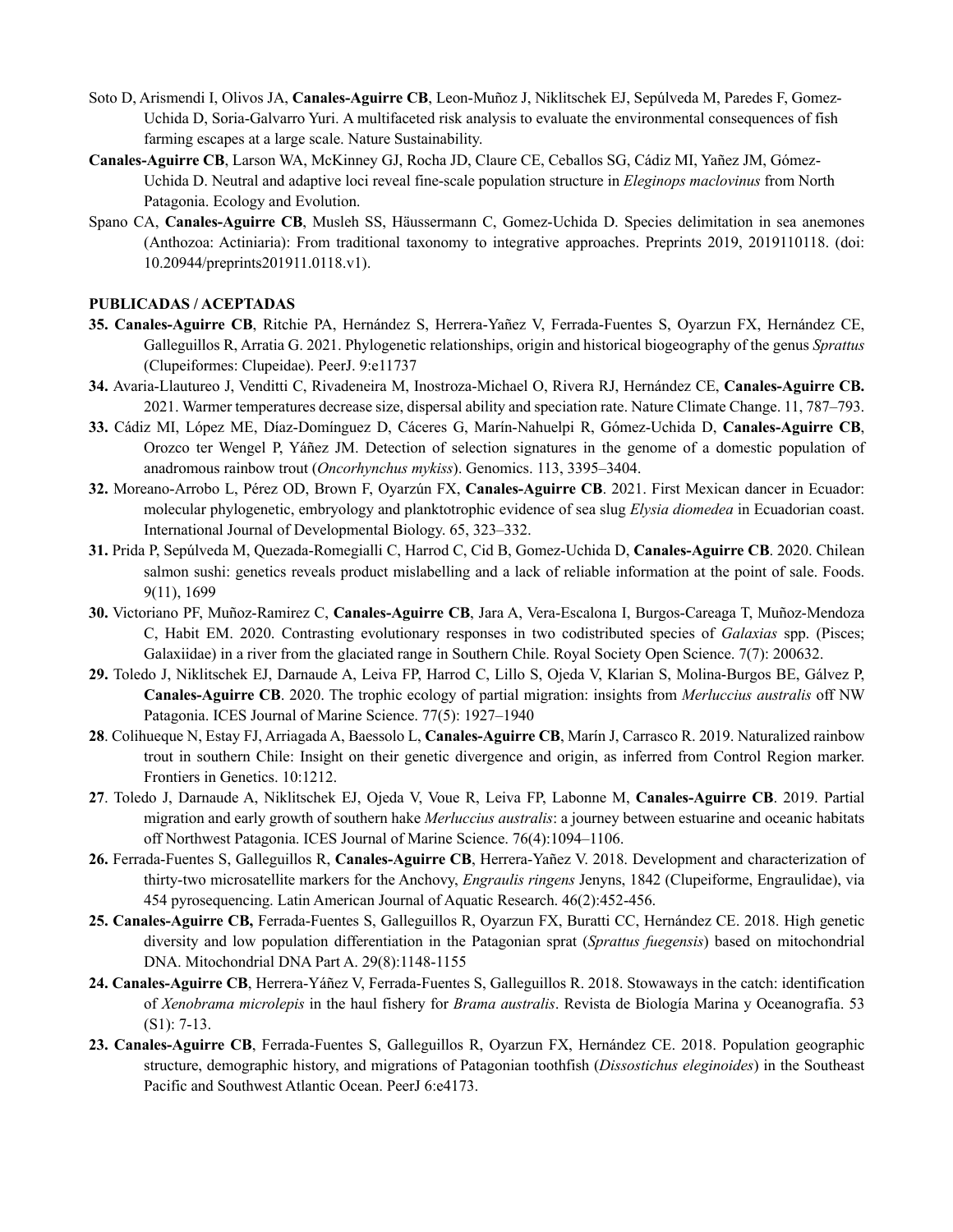- **22. Canales-Aguirre CB**, Seeb LW, Seeb JE, Cádiz MI, Musleh SS, Arismendi I, Gajardo G, Galleguillos R, Gomez-Uchida D. 2018. Contrasting genetic metrics and patterns among naturalized rainbow trout (*Oncorhynchus mykiss*) in two Patagonian lakes differentially impacted by trout aquaculture. Ecology and Evolution. 8:273–285.
- **21.** Lee MR, **Canales-Aguirre CB**, Nuñez D, Pérez K, Hernández CE, Brante A. 2017. The identification of sympatric cryptic free-living nematode species in the Antarctic intertidal. PLoS ONE 12(10): e0186140.
- **20.** González-Rocha G, Muñoz-Cartes G, **Canales-Aguirre CB**, Lima CA, Domínguez-Yévenez M, Bello Toledo H, Hernández CE. 2017. Diversity structure of culturable bacteria isolated from the Fildes Peninsula (King George Island, Antarctica): A phylogenetic analysis perspective. PLoS ONE 12(6):e0179390.
- **19. Canales-Aguirre CB**, Ferrada-Fuentes S, Galleguillos R, Hernández CE. 2016. Genetic structure in a small pelagic fish coincides with a marine protected area: seascape genetics in Patagonian fjords. PLoS ONE. 1(8): e0160670.
- **18. Canales-Aguirre CB**, Quiñones A, Hernández CE, Neill PE, Brante A. 2015. Population genetics of the invasive cryptogenic anemone, *Anemonia alicemartinae* along the southeastern Pacific coast. Journal of Sea Research. 102:1- 9.
- **1**7**.** Ferrada-Fuentes S, Galleguillos R, **Canales-Aguirre CB**, Love CN, Jones KL, Lance SL. 2014. Development and characterization of thirty-three microsatellite markers for the Patagonian sprat, *Sprattus fuegensis* (Jenyns, 1842), using paired-end Illumina shotgun sequencing. Conservation Genetics Resources. 6(4):833-836
- **16.** Fuentes-Navarrete M, Gomez-Uchida D, Gallardo-Escarate C, **Canales-Aguirre CB**, Galleguillos R, Ortiz JC. 2014. Development of microsatellites for Southern Darwin's frog *Rhinoderma darwinii* (Duméril & Bibron, 1841). Conservation Genetics Resources. 6(4):1035-1037
- **15.** Benítez HA, Jorge Avaria-Llautureo, **Canales-Aguirre CB**, Jerez V, Parra LE, Hernández CE. 2013. Evolution of sexual size dimorphism and its relationship with sex ratio in carabid beetles of Genus *Ceroglossus* Solier. Current Zoology 59(6): 769-777
- **14.** Benítez HA, Sanzana M-J, Jerez V, Parra LE, Hernández CE, **Canales-Aguirre CB**. 2013. Sexual shape and size dimorphism in carabid beetles of the Genus *Ceroglossus*: is Geometric Body Size Similar Between Sexes Due to Sex Ratio? Zoological Sciences. 30(4): 289-295
- **13.** Hernández CE, Rodríguez-Serrano E. Avaria-Llautureo J, Morales-Pallero B, Boric-Bargetto D, **Canales-Aguirre CB**, Marquet P, Meade A. 2013. Using the Directional Comparative Method in Macroecology. Methods in Ecology and Evolution. 4(5): 401-415.
- **12.** Porobic J, **Canales-Aguirre CB**, Ernst B, Galleguillos R, Hernández CE. 2013. Biogeography and historical demography of the Juan Fernández lobster, *Jasus frontalis* (Milne Edwards, 1837). Journal of Heredity. 104(2): 223-233.
- **11.** Sampértegui S, Rozbaczylo N, **Canales-Aguirre CB**, Carrasco F, Hernández CE, Rodríguez-Serrano E. 2013. Morphological and molecular characterization of *Perinereis gualpensis* (Polychaeta: Nereididae) and their phylogenetic relationships with other species of the genus off the Chilean coast, Southeast Pacific. Cahiers de Biologie Marine. 54: 27-40.
- **10.** Tarifeño E, Galleguillos R, Llanos-Rivera A, Arriagada D, Ferrada S, **Canales-Aguirre CB**, Seguel M. 2012. Erroneous identification of the mussel, *Mytilus galloprovincialis* (Lamarck 1819) as the specie, *Mytilus chilensis* (Hupe 1854) in the coast of the biobio region, Chile. Gayana. 76(2): 167-172.
- **9.** Avaria-Llautureo J, Hernández CE, Morales-Pallero B, Boric-Bargetto D, **Canales-Aguirre CB**, Rodríguez-Serrano E. 2012. Body size evolution in extant Oryzomyini rodents: Cope's rule or miniaturization? PLoS ONE. 7(4): e34654.
- **8.** Galleguillos R, **Canales-Aguirre CB**, Ferrada S. 2012. Genetic variability in jack mackerel (*Trachurus murphyi*): new SSRs loci and application. Gayana. 76(1):58-62.
- **7.** Galleguillos R, **Canales-Aguirre CB**, Ferrada S, Barrera A. 2011. SSRs in *Octopus mimus*: development and characterization of nine microsatellite loci. Revista de Biología Marina y Oceanografía. 46(3): 491-494.
- **6.** Galleguillos R, **Canales-Aguirre CB**, Ferrada S, Serra R. 2011. Genética pesquera, una disciplina al servicio de especies explotadas; *Trachurus murphyi* un caso de estudio. Versión Diferente. 14: 88-89.
- **5. Canales-Aguirre CB**, Rozbaczylo N, Hernández CE. 2011. Genetic identification of benthic polychaetes in a biodiversity hotspot in the southeast Pacific. Revista de Biología Marina y Oceanografía. 46(1): 89-94.
- **4.** Ferrada S, **Canales-Aguirre CB**, Galleguillos R, Barrera A, Gallardo JA. 2011. Development of microsatellite markers in the *Caligus rogercresseyi* (Copepoda: Caligidae). Crustaceana. 84(3): 375-381
- **3. Canales-Aguirre CB**, Ferrada S, Hernández CE, Galleguillos R. 2010. Population structure and demographic history of *Genypterus blacodes* using microsatellite loci. Fisheries Research. 106: 102-106.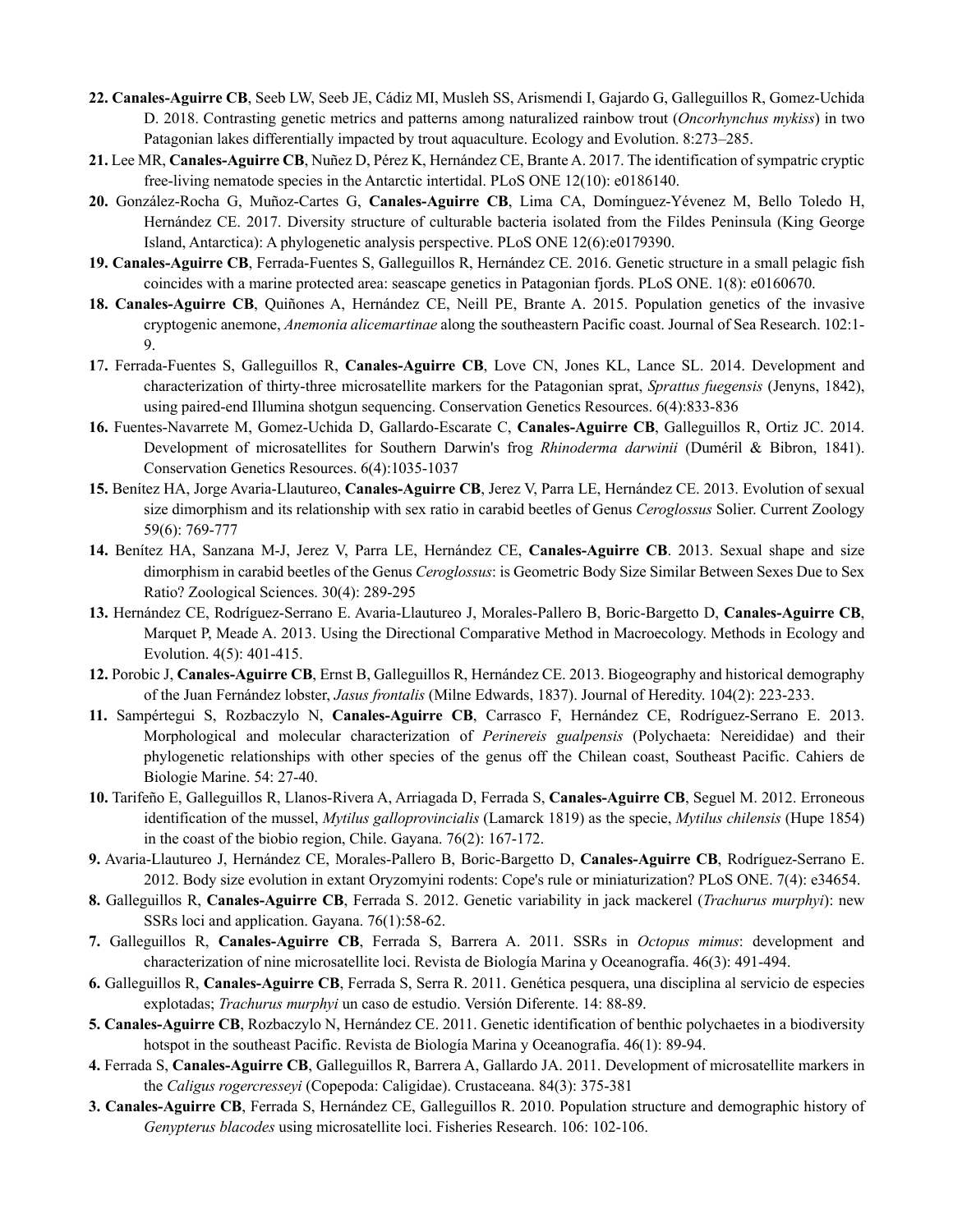- **2. Canales-Aguirre CB**, Ferrada S, Hernández CE, Galleguillos R. 2010. Usefulness of heterologous microsatellites obtained from *Genypterus blacodes* in species in *Genypterus* off the southeast Pacific. Gayana. 74(1): 74-77.
- **1. Canales-Aguirre CB**, Ferrada S, Galleguillos R. 2010. Isolation and characterization of microsatellite loci for the jack mackerel (*Trachurus murphyi* Nichols, 1920). Conservation Genetics. 11(3): 1235-1237.

# **TESIS E INFORMES TECNICOS**

- Serra R, Galleguillos R, Ferrada-Fuentes S, **Canales-Aguirre CB**, Oliva ME, González MT, Cerna F, Saavedra JC, Quiroz JC, Ashford J, Letelier J, Soto L, Núñez S, Salinas S, Grossi F. 2013. Estructura poblacional de jurel. Informe Final FIP N° 2010-18. (www.fip.cl)
- Galleguillos R, Ferrada S, **Canales-Aguirre CB**, Hernández CE, Oliva ME, González MT, Cubillos L, Niklitschek E, Toledo P. 2012. Determinación de unidades poblacionales de Sardina Austral entre la X y XII regiones de Chile. Informe Final FIP-2010-17. (www.fip.cl)
- Niklitschek E, Aedo E, Araya M, Barria C, **Canales-Aguirre CB**, Ernst B, Ferrada S, Galleguillos R, Hernández E, Herranz C, Oyarzun C, Rubilar P, Toledo P. 2011. Evaluación cuantitativa del estado trófico de salmónidos de vida libre en el fiordo Aysén, XI región. Informe Final FIP-2008-30. 217 pp. (www.fip.cl)
- Galleguillos R, Ferrada S, **Canales-Aguirre CB**, Gajardo G, Beristain P, Gallardo-Escárate C, Valenzuela M, Pizarro P. 2010. Estudio de conectividad entre las poblaciones de los principales recursos bentónicos de la I y II Regiones a través de su caracterización molecular. Informe Final FIP-2008-39. (www.fip.cl)
- Serra, R., R. Galleguillos, **C. Canales**, S. Ferrada, M. Oliva, M. González, A. Sepúlveda, C. Oyarzún, F. Cerna, J.C. Quiroz, L. Muñoz, V. Bocic, A. Villalon, J. Ashford, J.C. Saavedra, L. Cubillos, J. Letelier, S. Hormazábal, S. Nuñez, O. Pizarro, C. González, C. Gatica. 2009. Estudio Migración de jurel en Chile (Fase I), 2007. Informe Final FIP Nº 2007-27. Fondo de Investigación Pesquera- IFOP, Valparaíso, Chile.339p+Anexos. (www.fip.cl)
- Niklitschek, E., **Canales, C.**, Ferrada, S., Galleguillos, R., George-Nascimento, M., Hernández, E., Herranz, C., Lafon, A., Roa, R., Toledo, P. 2009. Unidades Poblacionales de Merluza de tres aletas (*Micromesistius australis*). Informe Final FIP-2006-15. 108 pp. (www.fip.cl)
- Galleguillos R., Ferrada S., Hernández C.E., **Canales-Aguirre C.**, Aedo G., San Martín M., Astete S. 2008. Unidades Poblacionales del Bacalao de Profundidad. Informe Final FIP-2006-41. 165 pp. (www.fip.cl)
- Galleguillos R., **Canales C.**, Ferrada S., Astete S., Encina M. & Lafon A. 2009. Evaluación de posibles diferencias intraespecíficas de carácter genotípico entre las tres zonas de captura y dentro de la zona de Juan Fernández. pp. 15-62 en: Niklitschek E., Toledo P. & Lafon A. (eds.) Unidades poblacionales de orange roughy (*Hoplostethus atlanticus*), Informe Final Proyecto FIP 2006-55. Universidad Austral de Chile. Coyhaique, Chile. (www.fip.cl)
- Rozbaczylo N., R. Moreno, **Canales-Aguirre C.** & Hernández C.E. 2007. Diversidad específica y caracterización genética de poliquetos bentónicos entre Puerto Montt y boca del Guafo (41°50'S-43°45'S), Chile. Informes preliminares CONA. 93-112 pp.
- **Canales Aguirre C.B.** 2006. Variabilidad genética y estructuración poblacional del congrio dorado *Genypterus blacodes*, en la zona sur de Chile mediante el uso de microsatélites. Tesis para optar al grade de Licenciatura en Ciencias, Mención Biología Marina y al título profesional de Biólogo Marino. Facultad de Ciencias, Universidad Católica de la Santísima Concepción, Concepción.

# **BECAS, PREMIOS, MEMBRESIAS**

- 2020 Inspector de cuentas Sociedad Chilena de Evolución, Periodo 2021-2022
- 2018 Secretario Asociación Chilena de Ictiología, Periodo 2018-2021
- 2015 Socio activo de la Sociedad Chilena de Ciencias del Mar (#288), American Fishery Society (#88818), Society for the Study of Evolution, Asociación Chilena de Ictiologia, Sociedad Chilena de Evolución.
- 2014 Premio Arte-Ciencia "Sardinas y greda". Universidad de Concepción.
- 2012 Becas Chile, para pasantía en Victoria, University of Wellington, Wellington, Nueva Zelanda (3 meses).
- 2010-11 Beca de estipendio, otorgada por la Escuela de Graduados, duración 10 meses. Universidad de Concepción.
- 2009 Premio mejor poster. Simposio internacional recursos zoogenéticos, trabajo "Utilidad del Código de barra de ADN para la identificación de recursos genéticos: peces de Chile" PUCON.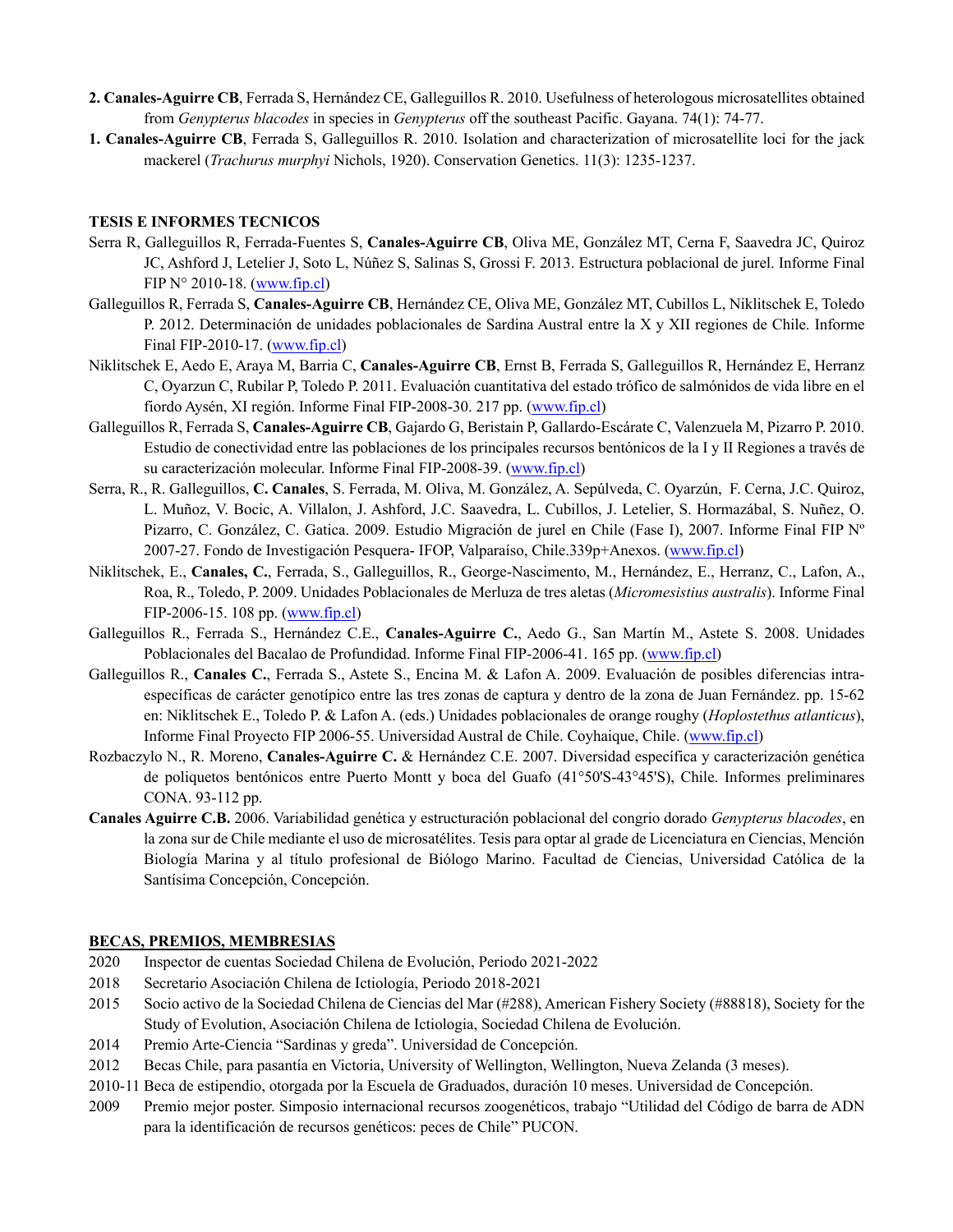- 2009 Beca Escuela de Graduados, Exención de arancel para realizar el programa de Doctorado en Sistemática y Biodiversidad, Universidad de Concepción.
- 2005 Beca Proyecto Mecesup USC 0303. Curso de Verano "Genética Molecular: Aspectos teóricos y prácticos aplicados a la acuicultura y pesquerías. 03-13 Enero.

### **DOCENCIA POSTGRADO ULAGOS (DOCTORADO)**

- 2021 Profesor Responsable curso " Análisis de datos moleculares en poblaciones de recursos naturales " del Programa de Doctorado en Ciencias. Universidad de Los Lagos, Puerto Montt. (Segundo semestre)
- 2021 Profesor Colaborador curso "Manejo de Recursos Naturales" del Programa de Doctorado en Ciencias. Universidad de Los Lagos, Puerto Montt. (Segundo semestre)
- 2021 Profesor Colaborador en curso "Biología de la Conservación" del Programa de Doctorado en Ciencias. Universidad de Los Lagos, Puerto Montt. (Segundo semestre)
- 2020 Profesor Colaborador curso "Manejo de Recursos Naturales" del Programa de Doctorado en Ciencias. Universidad de Los Lagos, Puerto Montt. (Segundo semestre)
- 2020 Profesor Colaborador curso "Seminario de Manejo de Recursos Naturales" del Programa de Doctorado en Ciencias. Universidad de Los Lagos, Puerto Montt. (Segundo semestre)
- 2020 Profesor Colaborador en curso "Biología de la Conservación" del Programa de Doctorado en Ciencias. Universidad de Los Lagos, Puerto Montt. (Segundo semestre)
- 2019 Profesor Colaborador curso "Manejo de Recursos Naturales" del Programa de Doctorado en Ciencias. Universidad de Los Lagos, Puerto Montt. (Segundo semestre)
- 2019 Profesor Colaborador en curso "Biología de la Conservación" del Programa de Doctorado en Ciencias. Universidad de Los Lagos, Puerto Montt. (Segundo semestre)
- 2019 Profesor Responsable curso "Fundamentos en Ecología Molecular" del Programa de Doctorado en Ciencias. Universidad de Los Lagos, Puerto Montt. (Primer semestre)
- 2018 Profesor Colaborador curso "Manejo de Recursos Naturales" del Programa de Doctorado en Ciencias. Universidad de Los Lagos, Puerto Montt. (Segundo semestre)
- 2018 Profesor Colaborador en curso "Biología de la Conservación" del Programa de Doctorado en Ciencias. Universidad de Los Lagos, Puerto Montt. (Segundo semestre)
- 2018 Profesor Colaborador en curso "Ecología trófica de Poblaciones Marina" del Programa de Doctorado en Ciencias. Universidad de Los Lagos, Puerto Montt. (Segundo semestre)
- 2018 Profesor Colaborador en curso "Ecología Avanzada" del Programa de Doctorado en Ciencias. Universidad de Los Lagos, Puerto Montt. (Primer semestre)
- 2017 Profesor Responsable en curso "Desarrollo y Defensa de Tesis" del Programa de Doctorado en Ciencias. Universidad de Los Lagos, Puerto Montt. (Segundo semestre)
- 2017 Profesor Colaborador en curso "Biología de la Conservación" del Programa de Doctorado en Ciencias. Universidad de Los Lagos, Puerto Montt. (Segundo semestre)
- 2017 Responsable curso "Manejo de Recursos Naturales" del Programa de Doctorado en Ciencias. Universidad de Los Lagos, Puerto Montt. (Segundo semestre)
- 2017 Profesor Colaborador en curso "Ecología Avanzada" del Programa de Doctorado en Ciencias. Universidad de Los Lagos, Puerto Montt. (Primer semestre)
- 2017 Profesor Colaborador en curso "Ecología trófica" del Programa de Doctorado en Ciencias. Universidad de Los Lagos, Puerto Montt. (Primer semestre)
- 2016 Profesor Responsable curso "Manejo de Recursos Naturales" del Programa de Doctorado en Ciencias. Universidad de Los Lagos, Puerto Montt. (Segundo semestre)
- 2016 Profesor Colaborador en curso "Biología de la Conservación" del Programa de Doctorado en Ciencias. Universidad de Los Lagos, Puerto Montt. (Segundo semestre)

### **DOCENCIA POSTGRADO ULAGOS (MAGISTER)**

2020 Profesor Colaborador curso " Seminario de proyecto de tesis" del Programa de Magister en Ciencias. Universidad de Los Lagos, Puerto Montt. (Segundo semestre)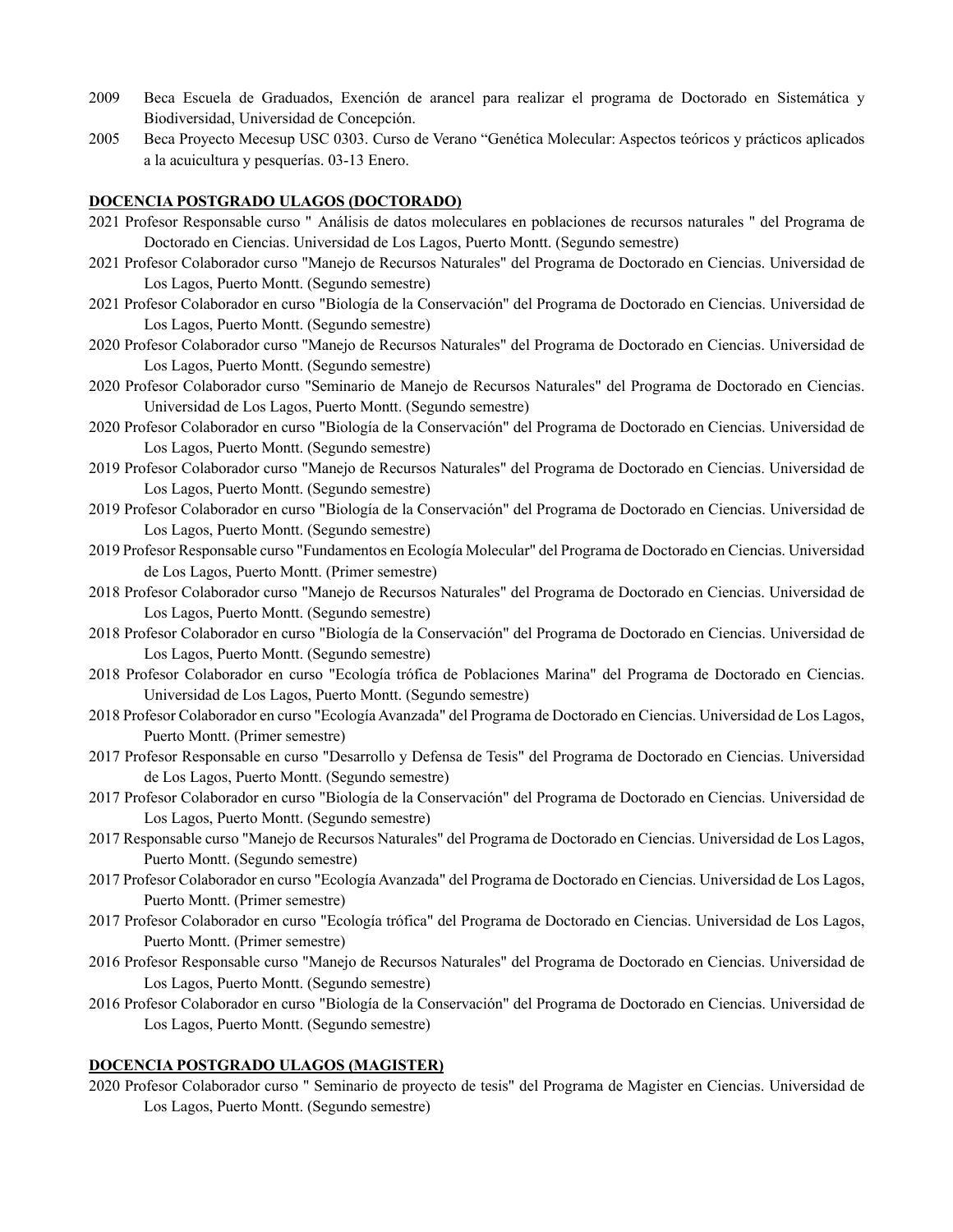- 2020 Profesor Responsable curso " Identificación de adaptación local desde datos genómicos" del Programa de Magister en Ciencias. Universidad de Los Lagos, Puerto Montt. (Segundo semestre)
- 2020 Profesor Responsable curso "Genética y genómica aplicada en peces " del Programa de Magister en Ciencias. Universidad de Los Lagos, Puerto Montt. (Primer semestre)
- 2019 Profesor Responsable curso "Manejo de Recursos Naturales" del Programa de Magister en Ciencias. Universidad de Los Lagos, Puerto Montt. (Segundo semestre)
- 2019 Invitado en curso "Biología de la Conservación" del Programa de Magister en Ciencias. Universidad de Los Lagos, Puerto Montt. (Segundo semestre)
- 2018 Profesor Responsable curso "Manejo de Recursos Naturales" del Programa de Magister en Ciencias. Universidad de Los Lagos, Puerto Montt. (Segundo semestre)
- 2018 Invitado en curso "Biología de la Conservación" del Programa de Magister en Ciencias. Universidad de Los Lagos, Puerto Montt. (Segundo semestre)
- 2018 Profesor Responsable curso "Tesis I" del Programa de Magister en Ciencias. Universidad de Los Lagos, Puerto Montt. (Primer semestre)
- 2018 Profesor Colaborador en curso "Ecología Avanzada" del Programa de Magister en Ciencias. Universidad de Los Lagos, Puerto Montt. (Primer semestre)
- 2018 Profesor Responsable curso "Análisis de datos moleculares en poblaciones de recursos naturales" del Programa de Magister en Ciencias. Universidad de Los Lagos, Puerto Montt. (Primer semestre)
- 2017 Profesor Colaborador en curso "Seminario de Proyecto de Tesis" del Programa de Magister en Ciencias. Universidad de Los Lagos, Puerto Montt. (Segundo semestre)
- 2017 Profesor Colaborador en curso "Defensa de Tesis" del Programa de Magister en Ciencias. Universidad de Los Lagos, Puerto Montt. (Segundo semestre)
- 2017 Profesor Invitado en curso "Biología de la Conservación" del Programa de Magister en Ciencias. Universidad de Los Lagos, Puerto Montt. (Segundo semestre)
- 2017 Profesor Colaborador en curso "Ecología trófica" del Programa de Magister en Ciencias. Universidad de Los Lagos, Puerto Montt. (Primer semestre)
- 2017 Profesor Responsable curso "Manejo de Recursos Naturales" del Programa de Magister en Ciencias. Universidad de Los Lagos, Puerto Montt. (Segundo semestre)
- 2017 Profesor Colaborador en curso "Ecología Avanzada" del Programa de Magister en Ciencias. Universidad de Los Lagos, Puerto Montt. (Primer semestre)
- 2017 Profesor Responsable curso "Producción Sustentable" del Programa de Magíster en Ciencias. Universidad de Los Lagos, Puerto Montt. (Primer semestre)
- 2016 Profesor Responsable curso "Manejo de Recursos Naturales" del Programa de Magister en Ciencias. Universidad de Los Lagos, Puerto Montt. (Segundo semestre)
- 2016 Profesor Colaborador en curso "Biología de la Conservación" del Programa de Magister en Ciencias. Universidad de Los Lagos, Puerto Montt. (Segundo semestre)
- 2016 Profesor Responsable curso "Producción Sustentable" del Programa de Magíster en Ciencias. Universidad de Los Lagos, Puerto Montt. (Primer semestre)

### *DOCENCIA PREGRADO ULAGOS*

- 2021 Profesor Colaborador en curso "Pesquería y acuicultura" de la Carrera Biología Marina. Universidad de Los Lagos, Osorno. (Primer semestre)
- 2021 Profesor Colaborador en curso "Introducción a la Biología Marina" de la Carrera Biología Marina. Universidad de Los Lagos, Osorno. (Primer semestre)
- 2020 Profesor Colaborador en curso "Introducción a la Biología Marina" de la Carrera Biología Marina. Universidad de Los Lagos, Osorno. (Primer semestre)
- 2019 Profesor Colaborador en curso "Introducción a la Biología Marina" de la Carrera Biología Marina. Universidad de Los Lagos, Osorno. (Primer semestre)
- 2018 Profesor Responsable en curso "Análisis de datos moleculares en poblaciones de recursos naturales" de la Carrera Biología Marina. Universidad de Los Lagos, Osorno. (Primer semestre)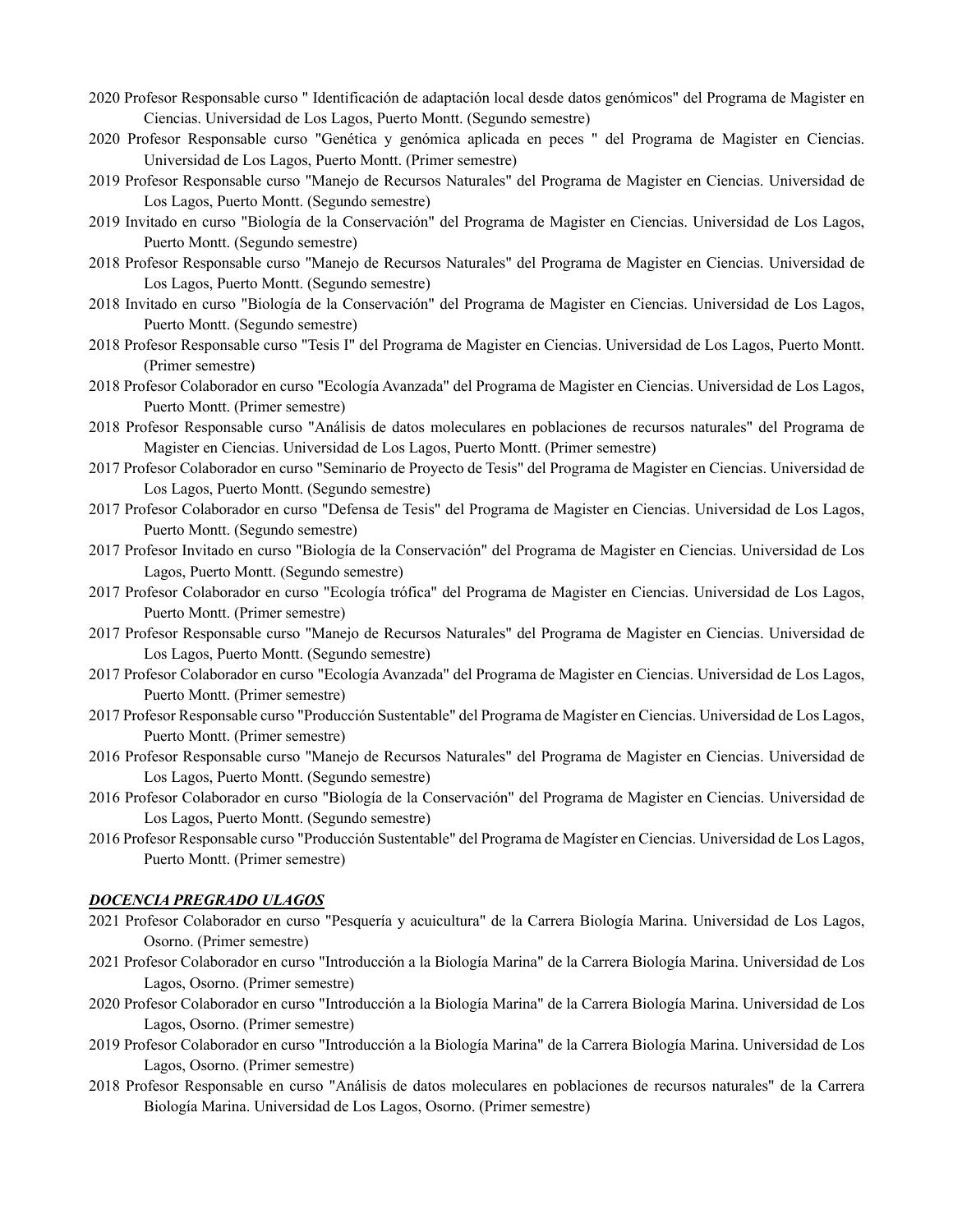- 2018 Profesor Colaborador en curso "Proyecto de Seminario de Titulo" de la Carrera Biología Marina. Universidad de Los Lagos, Osorno. (Primer semestre)
- 2018 Profesor Colaborador en curso "Introducción a la Biología Marina" de la Carrera Biología Marina. Universidad de Los Lagos, Osorno. (Primer semestre)
- 2018 Profesor Responsable curso "Bases institucionales y legales de la producción sustentable en Chile" de la Carrera Ingeniería Ambiental. Universidad de Los Lagos, Puerto Montt. (Primer semestre)
- 2017 Profesor Responsable curso "Bases institucionales y legales de la producción sustentable en Chile" de la Carrera Ingeniería Ambiental. Universidad de Los Lagos, Puerto Montt. (Primer semestre)
- 2017 Profesor Invitado curso "Diversidad y Recursos Naturales" de la Carrera Ingeniería Ambiental. Universidad de Los Lagos, Puerto Montt. (Primer semestre)
- 2016 Profesor Responsable curso "Bases institucionales y legales de la producción sustentable en Chile" de la Carrera Ingeniería Ambiental. Universidad de Los Lagos, Puerto Montt. (Primer semestre)

## *ESTUDIANTES EN CURSO*

#### **Magister**

Connie Eliza Claure Guiribert. Magister en Ciencias, m/ Producción, Manejo y Conservación de Recursos Naturales, tesis titulada: "Identificación de señales genómicas de adaptación local asociadas a temperatura y salinidad en *Eleginops maclovinus* de la norpatagonia chilena". Universidad de Los Lagos, Puerto Montt, Chile

### *ESTUDIANTES GRADUADOS*

# **Doctorado**

2020. Jessica Pamela Toledo. Doctorado en Ciencias, m/ Conservación y Manejo de Recursos Naturales, tesis titulada: "Diversidad de patrones migratorios en una población de peces de la Patagonia nor-Occidental *Merluccius australis* (Hutton, 1982) como especie modelo". Universidad de Los Lagos, Puerto Montt, Chile

### **Magister**

2020. Carolina Pérez Toledo. Magister en Ciencias, m/ Producción, Manejo y Conservación de Recursos Naturales, tesis titulada: "Variabilidad genética y expansión poblacional de *Alexandrium catenella* en el sur de Chile". Universidad de Los Lagos, Puerto Montt, Chile

# **Pregrado**

Diego Ignacio Navarro Navarro. Medicina Veterinaria, Memoria titulada: "Rol del robalo (*Eleginops maclovinus*) como reservorio de agentes infecciosos para peces silvestres e importancia económica". Universidad Santo Tomás, Puerto Montt, Chile

### **Practica**

Elizabeth Guzmán. Biología Marina, Memoria titulada: "Rol del robalo (*Eleginops maclovinus*) como reservorio de agentes infecciosos para peces silvestres e importancia económica". Universidad de Los Lagos, Puerto Montt, Chile

# *PARTICIPACIÓN EN COMITÉ DE EVALUACIÓN*

- Martin Andrés Caicedo Amaranto. En ejecución. "Patrones y mecanismos de aislamiento reproductivo en las poblaciones del poliqueto poecilogónico *Boccardia wellingtonensis* en la costa de Chile", Programa de Doctorado de Ciencias, Mención Ecología y Evolución. Universidad Austral de Chile.
- Pablo Rafael Dufflocq Urmeneta. En ejecución. "Evaluación de estructura poblacional en tiburones mako (*Isurus oxyrinchus*) y marrajo sardinero (*Lamna nasus*) y su relación con la comercialización de condrictios en Chile". Programa de Doctorado en Ciencias Silvoagropecuarias y Veterinarias. Universidad de Chile
- Victoria Carolina Herrera Yáñez. 2019. Graduada. "Determinación de Unidades Poblacionales de Anchoveta (*Engraulis ringens*) en Chile. Programa de Magister en Zoología. Universidad de Concepción.
- Patricio Ulloa. Graduado 2018. Origen y evolución de los cefalópodos Coleoideos: implicancias de la modificación de la concha. Tesis para optar al grado de Doctor en Sistemática y Biodiversidad. Universidad de Concepción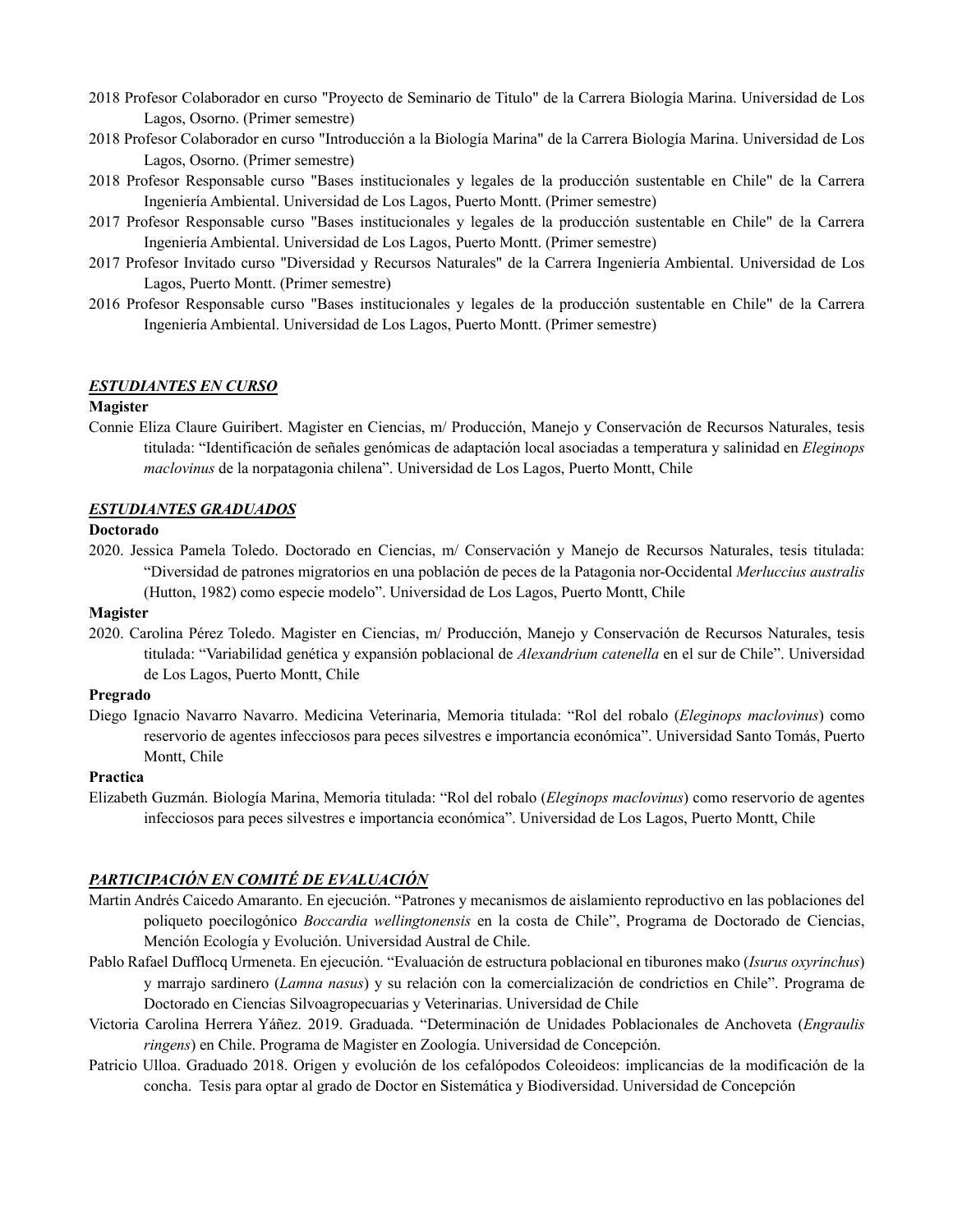- Diego Cañas. 2018. "Efectos genéticos y ecológicos de la presencia de pisciculturas sobre poblaciones asilvestradas de Trucha Arcoíris *Oncorhynchus mykiss* (Walbaum, 1792) en el Sur de Chile". Defensa proyecto de tesis. Magister en Pesquerias. Universidad de Concepción.
- Sara Uzandizaga Solana. 2016. "Factores determinantes de la productividad en poblaciones de cultivo de *Gracilaria chilensis*: ¿relevancia genética y/o ambiental?". Defensa proyecto de tesis y examen de calificación. Programa de Programa de Doctorado en Ciencias, mención Conservación y Manejo de Recursos Naturales. Universidad de Los Lagos.
- Francisca Verónica Valenzuela Aguayo. 2015. Dispersión y Migración de la especie invasora Salmón Chinook (*Oncorhynchus tshawytscha*) en dos regiones del sur de Chile, Rio Toltén y Golfo de Ancud, utilizando polimorfismos de único nucleótido (SNPs). Tesis para optar al grado de Magister en Ciencias con mención en Zoología. Universidad de Concepción.
- Erwin M. Barría. 2015. Dinámicas macroevolutivas involucradas en las variaciones de tamaño y forma del cefalotórax de los cangrejos dulceacuícolas de Chile (Anomura; Aeglidae; *Aegla*). Unidad de investigación I. Programa de doctorado en Sistemática y Biodiversidad. Universidad de Concepción.
- Alejandra Panzera. 2014. Evaluación de probables especies cripticas en *Liolaemus tenuis* (Liolaemidae, Squamata) mediante un enfoque multilocus. Unidad de investigación I. Programa de doctorado en Sistemática y Biodiversidad. Universidad de Concepción.
- Victoria Carolina Herrera Yáñez. 2014. Análisis de la estructura poblacional mediante el uso del gen mitocondrial Citocromo Oxidasa subunidad I en la especie *Brama australis* Valenciennes, 1837. Seminario de titulo para optar a titulo profesional de Biólogo Marino.

### *Participación como docente invitado*:

- 2014 Curso "Técnicas y métodos moleculares en sistemática", Programa de Doctorado en Sistemática y Biodiversidad, Facultad de Ciencias Naturales y Oceanográficas, U. de Concepción (4213010)
- 2010 Curso "Patrones y procesos en biogeografía", Programa de Doctorado en Sistemática y Biodiversidad, Facultad de Ciencias Naturales y Oceanográficas, U. de Concepción (4213002)
- 2010 Curso "Sistemática filogenética", Programa de Doctorado en Sistemática y Biodiversidad, Facultad de Ciencias Naturales y Oceanográficas, U. de Concepción (4213001)
- 2007 Curso de Verano bajo el marco del Proyecto MECESUP USC 0303 "Genética Molecular: Aspectos teóricos y prácticos aplicados a la acuicultura y pesquerías. 03-13 Enero.

#### *Instructorias y participación en cátedras universitarias*

- 2014 Curso "Comunicación Visual de la Ciencia (Código 245133)", Facultad de Ciencias Naturales y Oceanográficas, U. de Concepción.
- 2014 Curso "Genética y Evolución (Código 242420)", Facultad de Ciencias Naturales y Oceanográficas, U. de Concepción.
- 2013 Curso "Genética y Evolución (Código 242420)", Facultad de Ciencias Naturales y Oceanográficas, U. de Concepción.
- 2012 Curso "Genética y Evolución (Código 242420)", Facultad de Ciencias Naturales y Oceanográficas, U. de Concepción.
- 2012 Curso "Introducción a la Ecología (Código 245409)", Facultad de Ciencias Naturales y Oceanográficas, U. de Concepción.
- 2012 Curso "Zoología (Código 245203)", Facultad de Ciencias Naturales y Oceanográficas, U. de Concepción.
- 2012 Curso "Introducción a la Ecología (Código 245409)", Facultad de Ciencias Naturales y Oceanográficas, U. de Concepción.
- 2011 Curso "Introducción a la Ecología (Código 245409)", Facultad de Ciencias Naturales y Oceanográficas, U. de Concepción.
- 2011 Curso "Biología para antropología (Código 245236)", Facultad de Ciencias Naturales y Oceanográficas, U. de Concepción.
- 2011 Curso "Genética y Evolución (Código 242420)", Facultad de Ciencias Naturales y Oceanográficas, U. de Concepción.
- 2010 Curso "Introducción a la Ecología (Código 245409)", Facultad de Ciencias Naturales y Oceanográficas, U. de Concepción.
- 2010 Curso "Biología para antropología (Código 245236)", Facultad de Ciencias Naturales y Oceanográficas, U. de Concepción.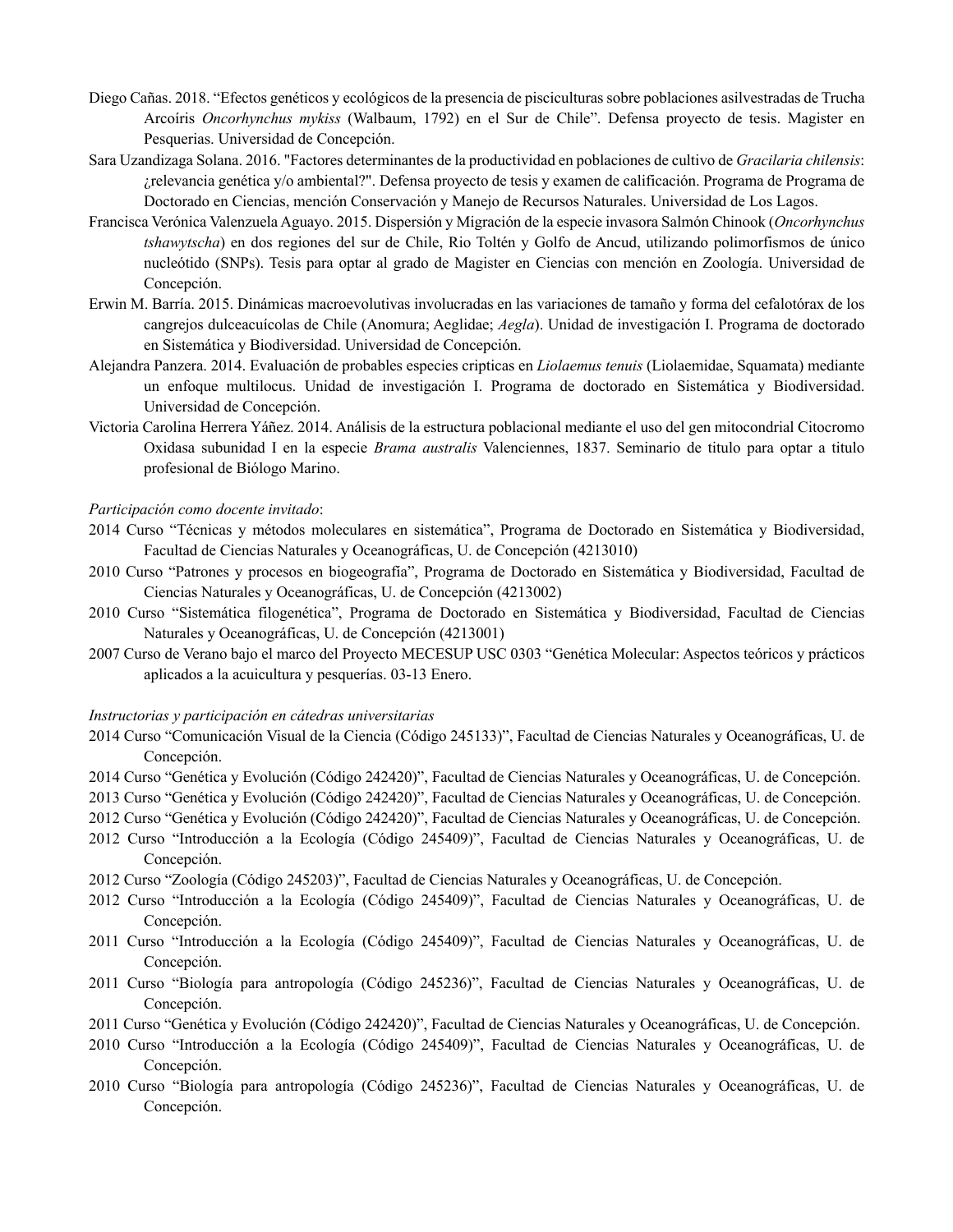- 2010 Curso "Bioinformática, Genómica y Evolución Molecular (Código 251314)", Facultad de Ciencias Biológicas, U. de Concepción.
- 2010 Curso "Genética y Evolución (Código 242420)", Facultad de Ciencias Naturales y Oceanográficas, U. de Concepción.
- 2009 Curso "Biología para antropología (Código 245236)", Facultad de Ciencias Naturales y Oceanográficas, U. de Concepción.
- 2009 Curso "Genética y Evolución (Código 242420)", Facultad de Ciencias Naturales y Oceanográficas, U. de Concepción.
- 2009 Curso "Ecología de poblaciones y comunidades (Código 240305)", Facultad de Ciencias Naturales y Oceanográficas, U. de Concepción.
- 2008 Curso "Genética y Evolución (Código 242420)", Facultad de Ciencias Naturales y Oceanográficas, U. de Concepción.
- 2007 Curso "Genética y Evolución (Código 242420)", Facultad de Ciencias Naturales y Oceanográficas, U. de Concepción.
- 2006 Curso "Genética y Evolución (Código 242420)", Facultad de Ciencias Naturales y Oceanográficas, U. de Concepción.

*Ayudantias universitarias*

2006 Curso "Genética (Código THB321)", Facultad de Ciencias, Universidad Católica de la Santísima Concepción.

2004 Curso "Cultivo de Moluscos (Código THB455)", Facultad de Ciencias, Universidad Católica de la Santísima Concepción.

2004 Curso "Biología Pesquera (Código THB431)", Facultad de Ciencias, Universidad Católica de la Santísima Concepción. 2004 Curso "Genética (Código THB321)", Facultad de Ciencias, Universidad Católica de la Santísima Concepción.

2003 Curso "Genética (Código THB321)", Facultad de Ciencias, Universidad Católica de la Santísima Concepción.

2002 Curso "Química Orgánica (Código THQ220)", Facultad de Ciencias, Universidad Católica de la Santísima Concepción.

## **ESTADIAS EN EL EXTRANJERO**

2019 Estadia una semana en NOAA Seattle, Estados Unidos (Contacto Dr. Garrett McKinney).

2019 Estadia tres semanas en University of Wisconsin Steven Point, Estados Unidos (Contacto Dr. Wesley Larson)

2019 Estadia tres semanas en Centro Austral de Investigaciones Científicas, Ushuaia, Argentina (Contacto Dr. Santiago Ceballos)

2015 Estadía por tres meses en University of Washington, Seattle, Estados Unidos de América (Contacto Dr. James Seeb y Dra. Lisa Seeb).

2013 Estadía por cuatro meses en Victoria University of Wellington, Nueva Zelanda (Contacto Dr. Peter Ritchie).

# **POSTITULOS: CURSOS Y TALLERES DE ESPECIALIZACIÓN**

2019 Workshop "Professional development for young researchers" 28 de marzo (CADIC, Ushuaia, Argentina)

- 2018 Taller Operacionalización del Modelo Educativo Institucional al Aula. Formación y Capacitación institucional de la Unidad de Desarrollo Docente y Curricular UDeDoC. Día 15 de Enero. (Universidad de Los Lagos)
- 2017 Curso "Introducción a Marxan: una herramienta para apoyar el diseño de reservas marinas y terrestres". Universidad de Concepción. Desde 10-12 Enero. Msc. Norma Serra (PacMara, Canadá)
- 2016 Curso "Análisis de datos genómicos: Selección genómica y Estudios de Asociación Genómica". Universidad de Chile. Desde 8-9 Septiembre. Dra. Katharina Correa O (Universidad de Chile)
- 2016 Workshop, "Comparative population genomics, phylogeography and inference of multi-species demographic histories with approximate Bayesian computation". Universidad de Concepción, Concepción. Desde 05 al 07 Enero. Dictada por Dr. Michael Hickerson (The City College of New York. USA)
- 2015 Workshop, "Integrative Frameworks in Statistical Phylogeography: generating and testing biogegraphical hypothesis". Universidad de Concepción, Concepción. Desde 03 al 05 Diciembre. Dictado por Dr. Lacey Knowles (University of Michigan).
- 2015 Workshop, "Phyton by Software Carpentry at University of Washington eScience". Desde 22 al 23 Octubre. University of Washington. Dictado por Instructores de Software Carpentry.
- 2015 Curso, "ConGen: Conservation Genomics Data Analysis Course". University of Montana, USA. Desde 31 Agosto al 05 Septiembre. Dictado por Dr. Gordon Luikart, Dr. Fred Allendorf, Dr. Jonathan Pritchard, Dr. James Seeb, Dr. Lisa Seeb, Dr. Tiago Antao, Dr. Michel Miller, Dr. Paul Hohenlohe, Dr. Robin Waples.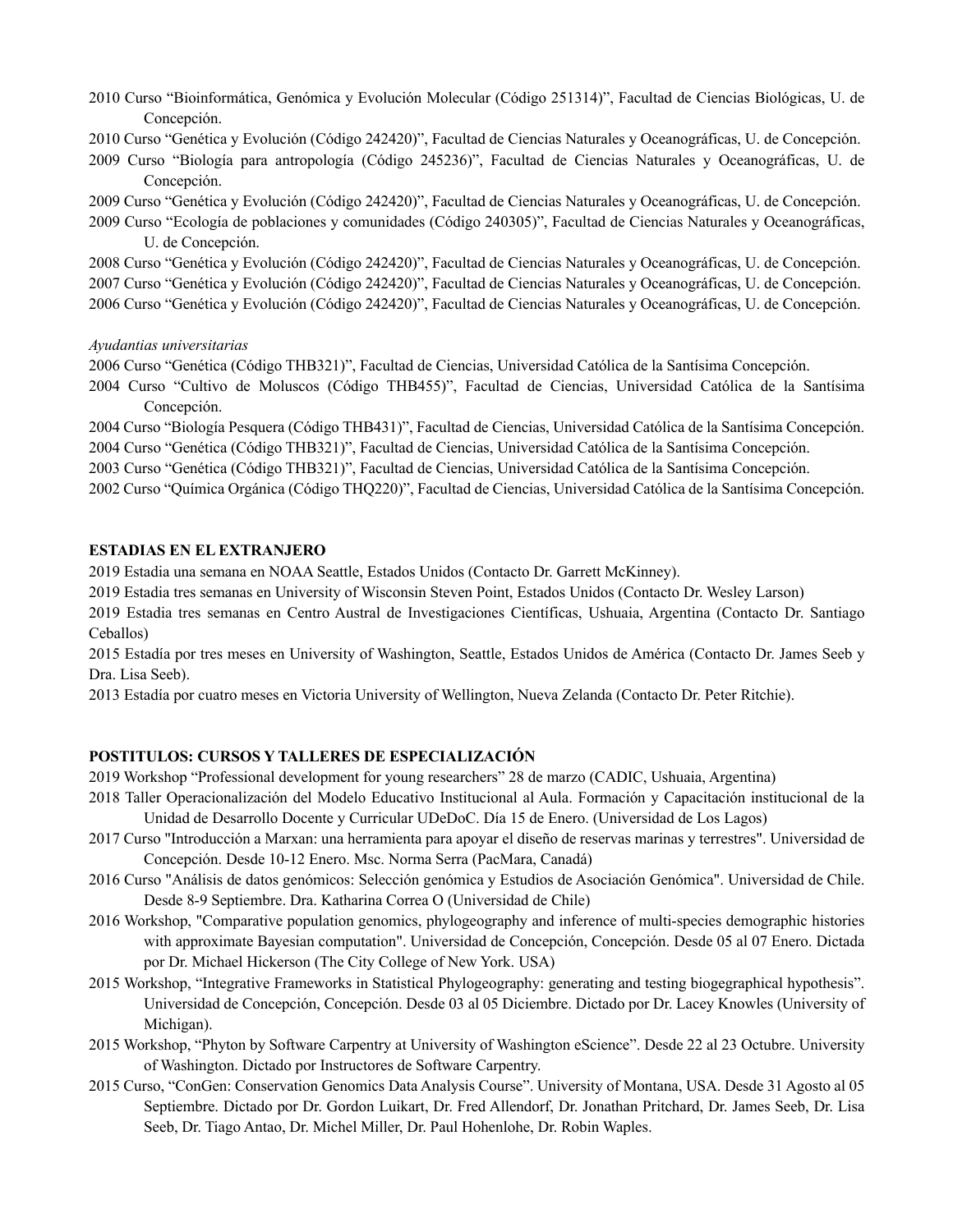- 2015 Curso, "EGGS: Ecología, Genética y Gestión de Salmónidos". Departamento de Zoología, Universidad de Concepción. Del 05 al 09 de enero. Dictado por: Dr. Thomas Quinn y Dr. Miguel A. Pascual.
- 2014 Taller, "Escritura Científica". Facultad de Ciencias, Universidad Católica de la Santísima Concepción, realizado el 21 Abril del 2014 y dictado por Dr. Roger Hughes.
- 2012 Curso, "São Paulo School of Advanced Science Evolution", realizado en Ilhabella (São Paulo State, Brasil), realizado entre 19 – 31 de Agosto de 2012. Dictado por Universidad de São Paulo.
- 2010 Curso, "Modelando la evolución de caracteres en la filogenia: Aproximación de likelihood y bayesiana". Departamento de Zoología, Universidad de Concepción. Del 11 al 15 de enero. Dictado por: Dr. Andrew Meade y Dr. Cristian Hernández.
- 2010 Curso, "Herramientas bioinformáticas para análisis de secuenciación de última generación". Centro de Biotecnología, Universidad de Concepción. Del 11 al 15 de enero. Dictado por: Dr. Mario Bueno y Dr. Cristian Gallardo-Escárate
- 2009 Curso, "Uso de herramientas SIG para el análisis de diversidad, manejo de recursos genéticos". Dictado en el contexto del VII Simposio de recursos genéticos para América latina y el Caribe, Pucón 30 de octubre.
- 2009 Curso Internacional, "Introducción a la filogeografía, aspectos teóricos y prácticos". Facultad de Ciencias exactas, físicas y Naturales, Universidad Nacional de Córdoba, Argentina. 18 al 22 de agosto. Dr. Daniel Ruzzante, Dr. Guillermo Ortí, Dr. Jack W. Sites, Jr., Dr. Arley Camargo y Dr. Mariana Morando.
- 2008 Curso, "Prevención de Riesgo. UdeC Capacita". Universidad de Concepción, Chile. 19 al 30 de diciembre.
- 2008 Curso, "Actualización en Genética Forense". Asociación Latinoamericana de Genética Forense SLAGF, Argentina. Noviembre.
- 2008 Curso Internacional, "Métodos en Sistemática Molecular de Organismos Fotosintetizadores". Departamento de Botánica, Universidad de Concepción, Chile. 7-17 de enero. Dictado por: Dr. Helga Ochoterena, Dr. Thomas Proschold, Dr. Cristian Hernández, Dr. Patricia Gómez y Dr. Eduardo Ruiz.

# **REVISOR EN JOURNAL ISI**

- 2021 Latinoamerican Journal of Marine Science, Revista de Biología Marina y Oceanografía
- 2020 Polar Biology, Frontiers in Marine Science, ICES: Journal of Marine Science, Journal of Fish Biology, Boletín de la Real Sociedad Española de Historia Natural, Revista de Biologia Marina y Oceanografia
- 2019 PeerJ (2), Regional Studies in Marine Science
- 2017 Revista Chilena de Historia Natural
- 2016 Boletín de Investigaciones Marinas y Costeras, Genetica, Fisheries Research, Ecology and Evolution
- 2015 Gayana
- 2014 Boletin de Biodiversidad de Chile
- 2012 Gayana.
- 2011 Gayana, LAJAR

### **PROYECTOS EN EJECUCIÓN**

- 40) 2021 2024 Núcleo Milenio de Salmónidos Invasores Australes (INVASAL). **NCN16\_034.** (Inv. Adjunto)
- 39) 2021 2022 Genética poblacional de jurel (*Trachurus murphyi*) en el Pacífico sur. **FIPA 2018-52.** (Co-investigador).
- 38) 2018 2021 Landscape genomics in the northern patagonian fjords: neutral, adaptive, and gene expression divergence in the sub-antarctic notothenioid fish *Eleginops maclovinus*. **FONDECYT Nº 11180897**. (Investigador Principal).
- 37) 2018 2022 Population genomics linked to ecology in invasive Chinook salmon. **FONDECYT Nº 1191256**. (Coinvestigador).

# **PARTICIPACIÓN EN PROYECTOS FINALIZADOS**

- 36) 2019 2021 Identificación de especies de salmónidos en productos alimenticios frescos y procesados mediante técnicas genéticas en la Región de Los Lagos. **Fondo ULagos Interno R27/19**. (Inv. Principal).
- 35) 2019 2020 Análisis del estado de la situación mundial y proyecciones de la producción y uso de organismo genéticamente modificados con énfasis en la acuicultura. **FIPA 2018-52.** (Co-investigador).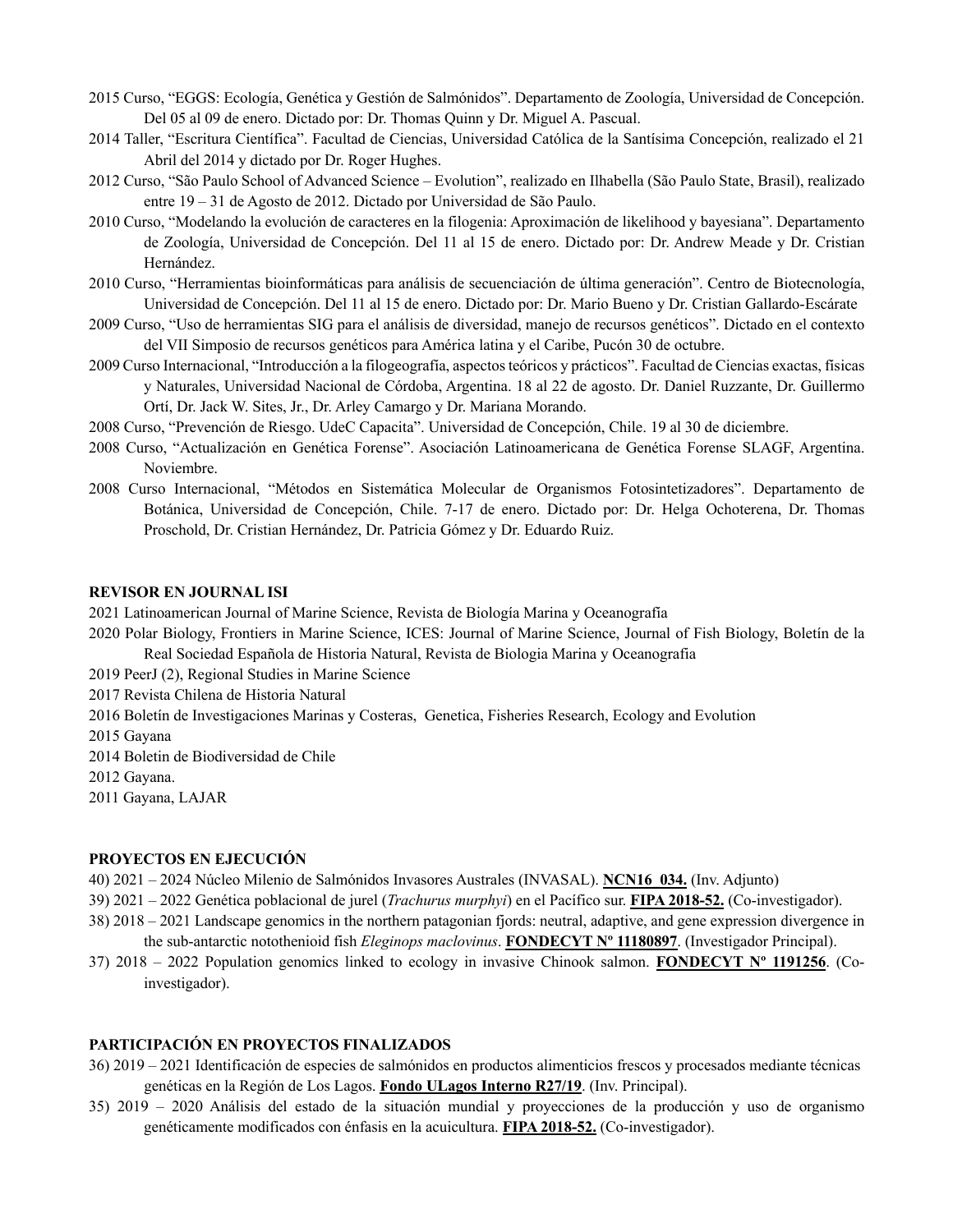- 34) 2018 2019 Respuestas a largo plazo de los ensambles de macroinvertebrados a la última erupción del complejo volcánico Puyehue-Cordón Caulle, Chile. **Fondo ULagos Interno**.
- 33) 2017 2020 Núcleo Milenio de Salmónidos Invasores (INVASAL). **MILENIO 025.** (Young Researcher)
- 32) 2017 2020 Genetic, biochemical and reproductive behavioral mechanisms determining the evolution of life history strategies in marine invertebrates: Poecilogony species as study models. **FONDECYT Nº 1170598.** (Coinvestigador).
- 31) 2017 2018 Identificación de unidades poblacionales de Jaiba Marmola, X región. **FIPA Nº2017-67.** (Co-investigador).
- 30) 2015-2017 Determinación de unidades poblacionales de anchoveta (*Engraulis ringens*) en Chile. **FIPA Nº 2015-22.** (Coinvestigador).
- 29) 2016 2017 CIMAGA PATAGONIA Ciencia, Mar y Gastronomía Patagonia. **Proyecto EXPLORA.** (Co-investigador)
- 28) 2016 2017 Identificación de áreas de conservación o resguardo para los recursos sardina común y anchoveta en la zona centro-sur de Chile. **FIPA Nº 2016-34.** (Investigador Principal).
- 27) 2015-2017 Genome-wide neutral and adaptive divergence in resident and anadromous forms of invasive rainbow trout (*Oncorhynchus mykiss*) in Patagonia **FONDECYT Nº3150456.** (Investigador Principal).
- 26) 2014-2016 Molecular evolutionary underpinnings of a successful invasion: neutral and adaptive divergence and their causes among naturalized rainbow trout populations in two patagonian lakes differentially impacted by aquaculture. **FONDECYT Nº1130807** (Co-investigador).
- 25) 2013-2014 Origen natal y distribución geográfica de reineta en Chile. **FIP Nº 2013-21** (Co-investigador)
- 24) 2014-2015 Estudio biológico pesquero y sanitario de la población de salmón Chinook en la cuenca del río Toltén en la región de la Araucanía. **FIPA Nº 2014-87** (Co-investigador)
- 23) 2014, CIMAGA: Ciencia, Mar y Gastronomía. **Proyecto EXPLORA**. (Co-investigador)
- 22) 2013-2014 Asesoría para la constitución de los comité de manejo y levantamiento de información de los grupos de interés de las pesquerías de anchoveta y sardina común de la zona centro sur y jurel a nivel nacional, 2013 -2014. **2013-138- DAP-44**.
- 21) 2013, Cocina del Mar: nuevos recursos, nuevos usos. **Proyecto EXPLORA**. (Co-investigador)
- 20) 2011-2012, Estructura poblacional de jurel. **FIPA N° 2010-18**. (Co-investigador)
- 19) 2011-2012, Determinación de unidades poblacionales de sardina austral entre la X y XII regiones de Chile. F**IPA N° 2010- 17**.
- 18) 2011, Conociendo la Biodiversidad Marina de la Región del Biobío a través de la Gastronomía; un incentivo al consumo de productos del mar. **Proyecto EXPLORA**. (Co-investigador)
- 17) 2009-10, Evaluación cuantitativa del estado trófico de salmonídeos de vida libre en el fiordo Aysén, XI región. **FIPA Nº 2008-30**.
- 16) 2007-10, Desarrollo de una nueva metodología para la identificación y selección de salmónidos genéticamente resistentes al ectoparásito *Caligus rogercresseyi*" CORFO INNOVA 07CN13PBT-61. (Apoyo técnico)
- 15) 2008-09, Estudio de conectividad entre las poblaciones de los principales recursos bentónicos de la I y II Regiones a través de su caracterización molecular. **FIPA Nº 2008-39**.
- 14) 2007-08, Unidades de stocks de anchoveta y sardina común en la zona centro sur de Chile. FIP-2007-26. (Co-investigador)
- 13) 2007-08, Estudio de migración de jurel en Chile, Fase 1, año 2007. FIP-2007-27. (Co-investigador)
- 12) 2006-07, Unidades Poblacionales de Bacalao de Profundidad. FIP-2006-41. (Co-investigador)
- 11) 2006-07, Unidades Poblacionales de Orange Roughy. FIP-2006-55. (Co-investigador)
- 10) 2006-07, Unidades Poblacionales de Merluza de tres aletas. FIP-2006-15. (Co-investigador)
- 9) 2005, Diagnostico Merluza del Sur y Congrio Dorado en Aguas interiores. XII región, Proyecto FONDEMA Código BIP 20196777–0. (Tesista pregrado).
- 8) 2010-11 Proyecto Rio San Pedro. EULA. Proyecto ATE-2009-EMHC-26.
- 7) 2009, Una aproximación molecular al estudio de la dinámica de invasión de la anémona *Anemonia alicemartinae* en las costas de Chile. DIN02/2009.
- 6) 2009, Rodents, glaciers, and gene trees: patterns and processes of diversification of small mammals in southern South America. FONDECYT-Iniciación en investigación Nº11070157.
- 5) 2008-2010, Using bayesian phylogenetic and comparative approaches to evaluate the cope-bergmann hypothesis in sigmodontine rodents. FONDECYT- Iniciación en investigación Nº 11080110.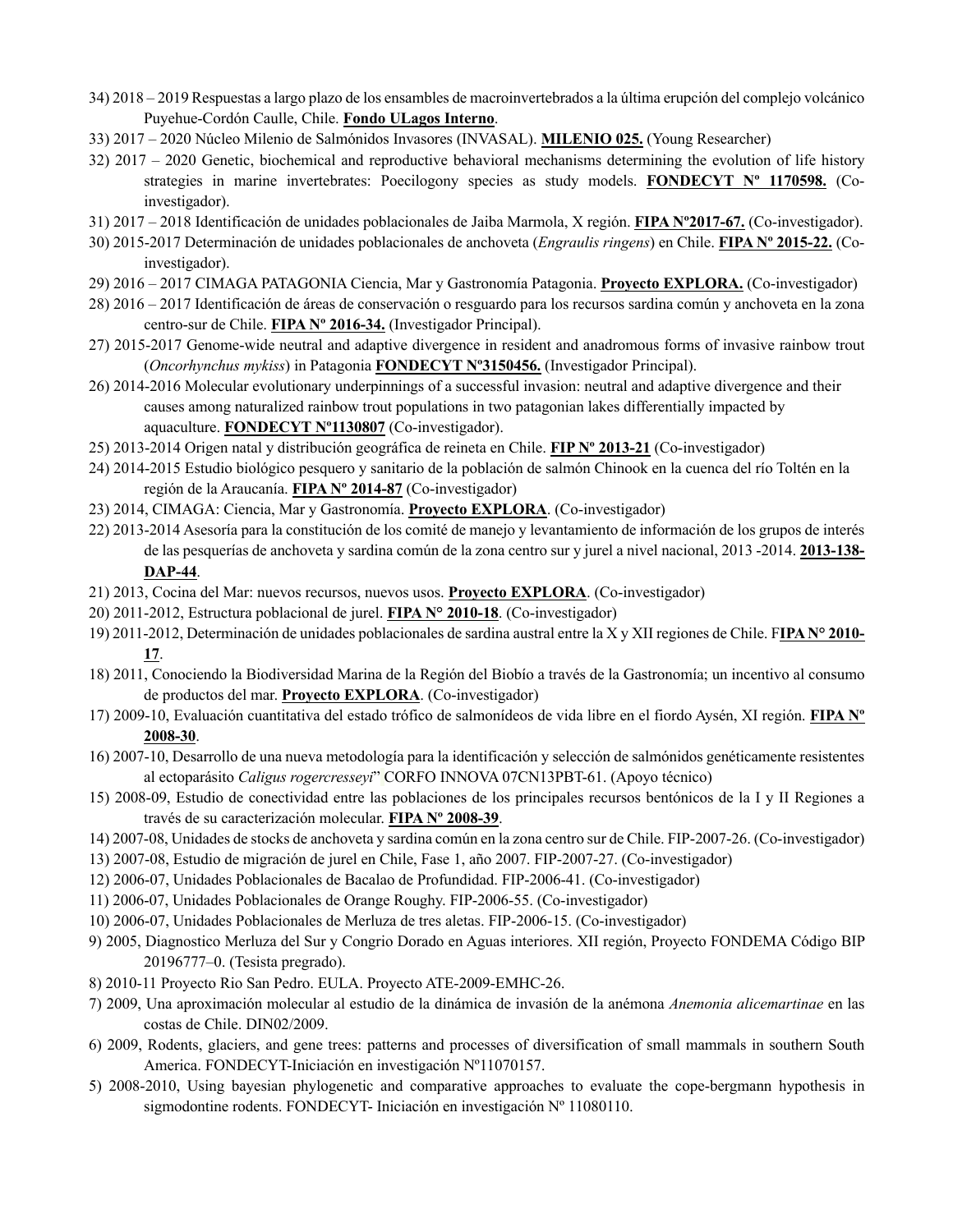- 4) 2007-09, Conectividad Entre las Poblaciones de Langosta (*Jasus frontalis*) en el Archipiélago de Juan Fernández e Islas Desventuradas, Diuc-Ordinario 207.112.098-1.0.
- 3) 2007-08, Filogeografía de *Perinereis gualpensis* Jeldes 1963 (Nereididae), un Poliqueto de Estuario de la Costa de Chile, Diuc-Ordinario 207.113.098-1.0.
- 2) 2006-07, Diversidad específica y caracterización genética de poliquetos bentónicos entre Puerto Montt y boca del Guafo (41°50'S-43°45'S), Chile. Proyecto CONA C12F 06-06.
- 1) 2006, A bayesian approach to assess the phylogenetic uncertainty in the historical biogeography of the genus *Oligoryzomys* and *Phyllotis* (Rodentia: Sigmodontinea) Fondecyt 3050092.

# **CONGRESOS, SIMPOSIOS Y CONFERENCIAS NACIONALES E INTERNACIONALES (Autor Principal)**

- 34. **Canales-Aguirre CB**. 2021. Caracterización de la diversidad genética de *Eleginops maclovinus* mediante herramientas genómicas (RADseq) para la toma de decisiones de conservación y manejo de esta especie. Asociación Latinoamericana de Genética. 5 – 8 de octubre, Valdivia, Chile.
- 33. **Canales-Aguirre CB**. 2021. Biodiversidad de recursos acuáticos: una aproximación desde los genes. EXPOSITOR MAGISTRAL en el WEBINAR: "RECURSOS NATURALES, PRODUCCIÓN Y AMBIENTE", realizado los días 23 al 25 de junio del 2021. Universidad Estatal Península de Santa Elena, Ecuador.
- 32. **Canales-Aguirre CB**. 2021. Population genomics of *Eleginops maclovinus* in a heterogeneous seascape. XL Congreso Ciencias del Mar, 24 - 28 de mayo, Punta Arenas, Chile.
- 31. **Canales-Aguirre CB** & Montory J. 2021. Magister en Ciencias m, Producción, Manejo y Conservación de Recursos Naturales – ULagos. XL Congreso Ciencias del Mar, 25 - 29 de mayo, Punta Arenas, Chile.
- 30. **Canales-Aguirre CB,** Soto D, Soria-Galvarro Y, Niklitschek EJ, Gomez-Uchida D. 2021. Indicadores de amenazas y riesgos de establecimiento asociados a escapes de salmónidos en Patagonia. XL Congreso Ciencias del Mar, 25 - 29 de mayo, Punta Arenas, Chile.
- 29. **Canales-Aguirre CB**. 2021. Diversidad neutral y adaptativa en *Eleginops maclovinus* de la Patagonia norte. XIV Reunión Asociación Chilena de Ictiologia. Iquique, Chile.
- 28. **Canales-Aguirre CB**. 2020. Genómica en poblaciones: entre truchas y robalos. Bohemia Marina. Organizado por Sociedad Chilena de Ciencias del Mar. 26 Junio.
- 27. **Canales-Aguirre CB**, Prida V. 2020. Diversidad genética y estructura poblacional en *Eleginops maclovinus* en un paisaje heterogéneo patagónico. XIII Reunión Asociacion Chilena de Ictiologia. 29 -31 enero, Valparaiso, Chile.
- 26. **Canales-Aguirre CB**, Ferrada-Fuentes S, Galleguillos R, Sepúlveda HH, Artal OE, Parada C, Medel MC, Niklitschek EJ, Garcés C, Aedo G, Hernández CE, Rivera R, Santis O, Gormáz A. 2019. Identificación de áreas de conservación para sardina común y anchoveta en la zona centro sur de Chile. XXXIX Congreso Ciencias del Mar, 27 - 31 de mayo, Iquique, Chile.
- 25. **Canales-Aguirre CB**, Rivara P, Cañas M, Strange P, Prida V, Garces C, Altamirano R, Gomez-Uchida D. Antecedentes preliminares de captura en salmones de vida libre en Seno del Reloncaví posterior a evento de escape de Salmones. II Simposio Internacional de Salmónidos Invasores. 25-28 de marzo 2019, Ushuaia, Argentina.
- 24. **Canales-Aguirre CB**, Herrera-Yañez V, Ferrada-Fuentes S, Galleguillos R. 2019. Identificación de *Xenobrama microlepis* en la pesquería de Brama australis. XII Reunión de la Asociación Chilena de Ictiología. 24 – 25 de enero, Puerto Montt, Chile.
- 23. **Canales-Aguirre CB,** Jorge Avaria-Llautireo, Sandra Ferrada-Fuentes, Ricardo Galleguillos, Cristián E. Hernández. 2018. Consequences of past environmental variables on historic demography and intraspecific diversification of Patagonian sprat (*Sprattus fuegensis*). XXXVIII Congreso Ciencias del Mar, 14 - 18 de mayo, Valdivia, Chile.
- 22. **Canales-Aguirre CB**, Gomez-Uchida D. 2018. Aplicaciones genómicas en salmónidos de vida libre: invasiones, consumo y trazabilidad. I Simposio Internacional de Salmónidos Invasores. 23 - 24 abril, Puerto Montt, Chile.
- 21. **Canales-Aguirre CB**, Seeb LW, Seeb JE, Cadiz MI, McKinney GJ, Larson WA, Gomez-Uchida D. 2017. Patrones genómicos poblacionales contrastantes en poblaciones de trucha arcoiris naturalizadas en dos lagos norpatagónicos. Reunión anual conjunta: 50º Sociedad de Genética de Chile y 11º Sociedad Chilena de Evolución. 09 - 11 noviembre, Puerto Varas, Chile.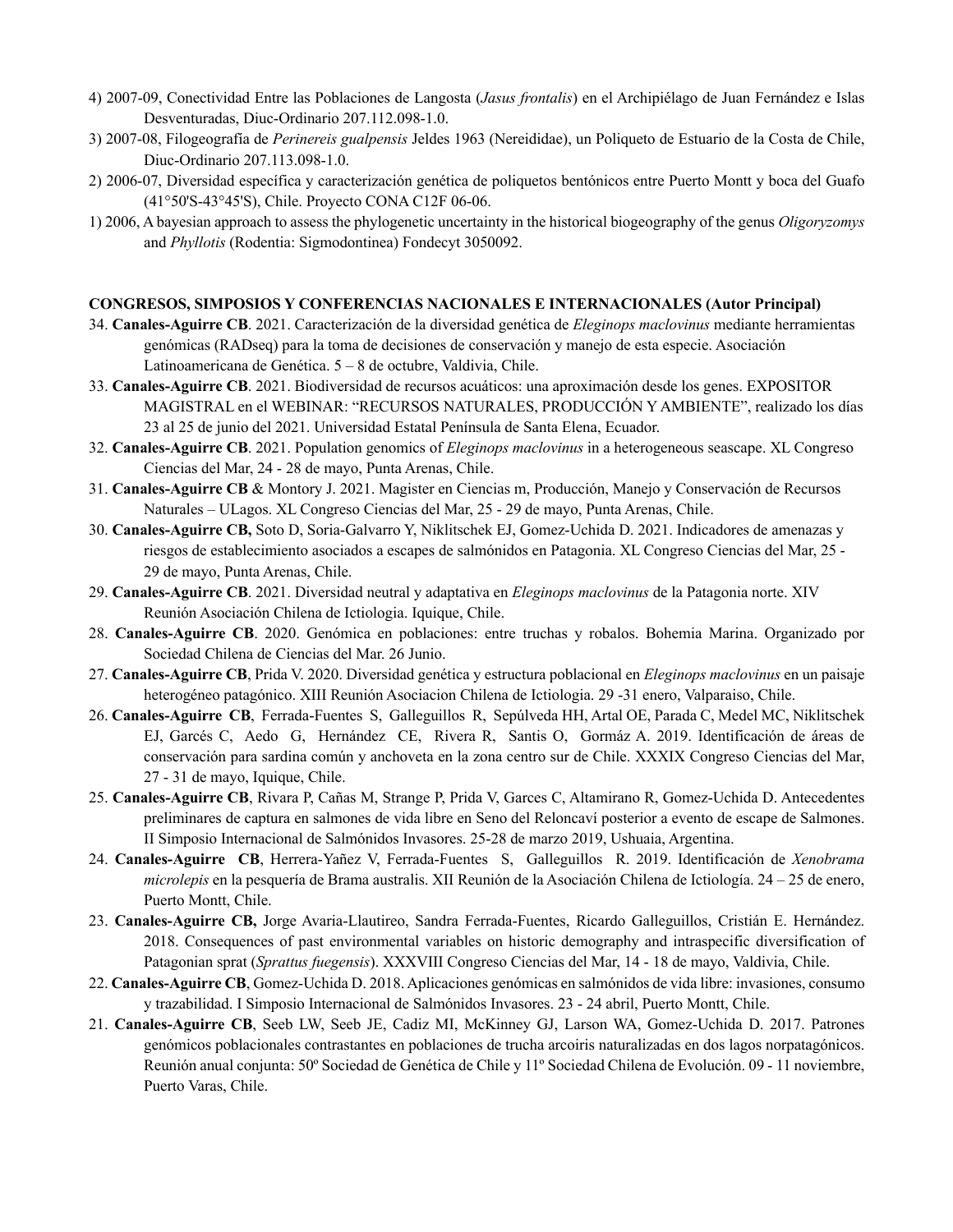- 20. **Canales-Aguirre CB**, Seeb LW, Seeb JE, Cadiz MI, McKinney G, Larson WA, Gomez-Uchida D. 2017. SNPs como herramienta al estudio de poblaciones naturalizadas de trucha arcoíris. XXXVI Congreso Ciencias del Mar, 22 - 26 de Mayo, Valparaiso, Chile.
- 19. **Canales-Aguirre CB**, McKinney G, Seeb LW, Seeb JE, Cadiz MI, Musleh S, Gomez-Uchida D. 2016. Genotyping-bysequencing (GBS) en poblaciones de trucha arcoíris naturalizada en el sur de Chile. XXXVI Congreso Ciencias del Mar, 23 - 27 de Mayo, Concepción, Chile.
- 18. **Canales-Aguirre CB**, Seeb LW, Seeb JE, Cadiz MI, Gomez-Uchida D. 2016. Population genomics in naturalized populations of rainbow trout from lake Llanquihue using RADseq. 3rd International Conference on Integrative Salmon Biology (ICISB), 24- 27 de abril, Puerto Varas, Chile.
- 17. **Canales-Aguirre CB**, Cádiz MI, Seeb LW, Seeb JE, Hernández CE, Galleguillos RA, Gajardo G, Arismendi I & Gomez-Uchida D. 2015. Genetic diversity, population divergence and effective number of breeders in introduced rainbow trout (Oncorhynchus mykiss) in two Patagonian lakes with different effects of trout farming. CXLV Annual Meeting of Association Fishery Society, Portland, Oregon, USA.
- 16. **Canales-Aguirre CB**, Ferrada-Fuentes S, Herrera-Yáñez V, Hernández CE, Galleguillos R. 2015. Genética del paisaje en fiordos patagónicos: un punto de vista desde un pequeño pelágico. XXXV Congreso Ciencias del Mar, Coquimbo, Chile.
- 15. **Canales-Aguirre CB**, Ferrada-Fuentes S, Fonseca A, Espinoza C, Gallardo VA. 2014 . Identificación tentativa de una forma de Spirochaetes del Sulfureto de Humboldt utilizando genómica de células aisladas y análisis filogenéticos. XXXIV Congreso Ciencias del Mar, Osorno, Chile.
- 14. **Canales-Aguirre CB,** Hernández S, Ferrada-Fuentes S, Galleguillos R, Hernández CE, Ritchie PA. 2013. Relaciones de parentesco entre especies del género *Sprattus* (Clupeiformes: Clupeinae) usando el gen mitocondrial ND3. XXXIII Congreso Ciencias del Mar, Antofagasta, Chile.
- 13. **Canales-Aguirre CB,** Ferrada-Fuentes S, Hernández CE, Galleguillos R. 2013. Consecuencias de las oscilaciones ambientales en el ultimo máximo glacial sobre la historia demográfica de la sardina fueguina (*Sprattus fuegensis*). XLVI Reunión anual Sociedad de Genética de Chile, La Serena, Chile.
- 12. **Canales-Aguirre CB,** Ferrada-Fuentes S, Hernández CE, Galleguillos R. 2012. Filogeografía de *Sprattus fuegensis* en los fiordos patagónicos. XXXII Congreso Ciencias del Mar, Punta Arenas, Chile.
- 11. **Canales-Aguirre CB,** Ferrada S, Galleguillos R. 2012. Patrones de estructuración de la diversidad genética de *Sprattus fuegensis* utilizando ADN mitocondrial. XV Congreso Latinoamericano de Genética. Rosario, Argentina. Journal of Basic & Applied Genetics. Suppl. Vol XXIII. pp 298.
- 10. **Canales-Aguirre, C.B.,** Galleguillos, R. & Ferrada, S., 2011. Detection of reductions in *Trachurus murphyi* population size based on the microsatellite loci. XLIV Reunión anual sociedad chilena de Genética. Puerto Varas, Chile.
- 9. **Canales-Aguirre, C.B.,** Ferrada, S., Barrera, A., Dib, M., Galleguillos, R., Hernández, C.E. 2010. SSRs en *Octopus mimus*: desarrollo de nueve loci microsatelites para estudios poblacionales. IV Reunión anual sociedad chilena de Evolución. Santa Cruz, Chile.
- 8. **Canales-Aguirre C. B.**, Ferrada S., Barrera A. & Galleguillos R. 2009. Aislamiento y caracterización de marcadores microsatélites en el jurel (*Trachurus murphyi* Nichols, 1920). XXIX Ciencias del Mar. Talcahuano, Chile.
- 7. **Canales-Aguirre C.B.**, Barrera A., Ferrada S., Dib M., Oyarzún C., Hernández C.E. & Galleguillos R. 2009. Evaluación de la estructura poblacional de *Strangomera bentincki* (Norman, 1936). I reunión conjunta de la sociedad chilena de Genética y sociedad chilena de Evolución. Concepción, Chile.
- 6. **Canales-Aguirre C. B.**, Ferrada S., Barrera A. & Galleguillos R. 2009. Utilidad del Código de barra de ADN, para la identificación de recursos genéticos: peces de Chile. VII SIRGEALC. Pucón, Chile.
- 5. **Canales-Aguirre C.B.**, Ferrada S., Galleguillos R., Astete S., Lafon A. & Niklitschek E. 2008. Homogeneidad genética en merluza de tres aletas (*Micromesistius australis*) inferidos de marcadores microsatélites. XXVIII Ciencias del Mar. Viña del Mar, Chile.
- 4. **Canales-Aguirre, C.**, S. Ferrada., M. Encina., S. Astete, R. Galleguillos., C.E. Hernández., A. Lafon & E. Niklitschek. 2007. Identificación de stock de *Hoplostethus atlanticus* mediante análisis de secuencias de ADN mitocondrial: análisis preliminar. XXVII Ciencias del Mar. Iquique, Chile.
- 3. **Canales-Aguirre C.,** S. Ferrada, S. Astete, R. Galleguillos & C.E. Hernández. 2007. Análisis bayesiano para evaluar la biogeografía histórica y haplotipos ancestrales de *Dissostichus eleginoides* en su distribución sudamericana. 50º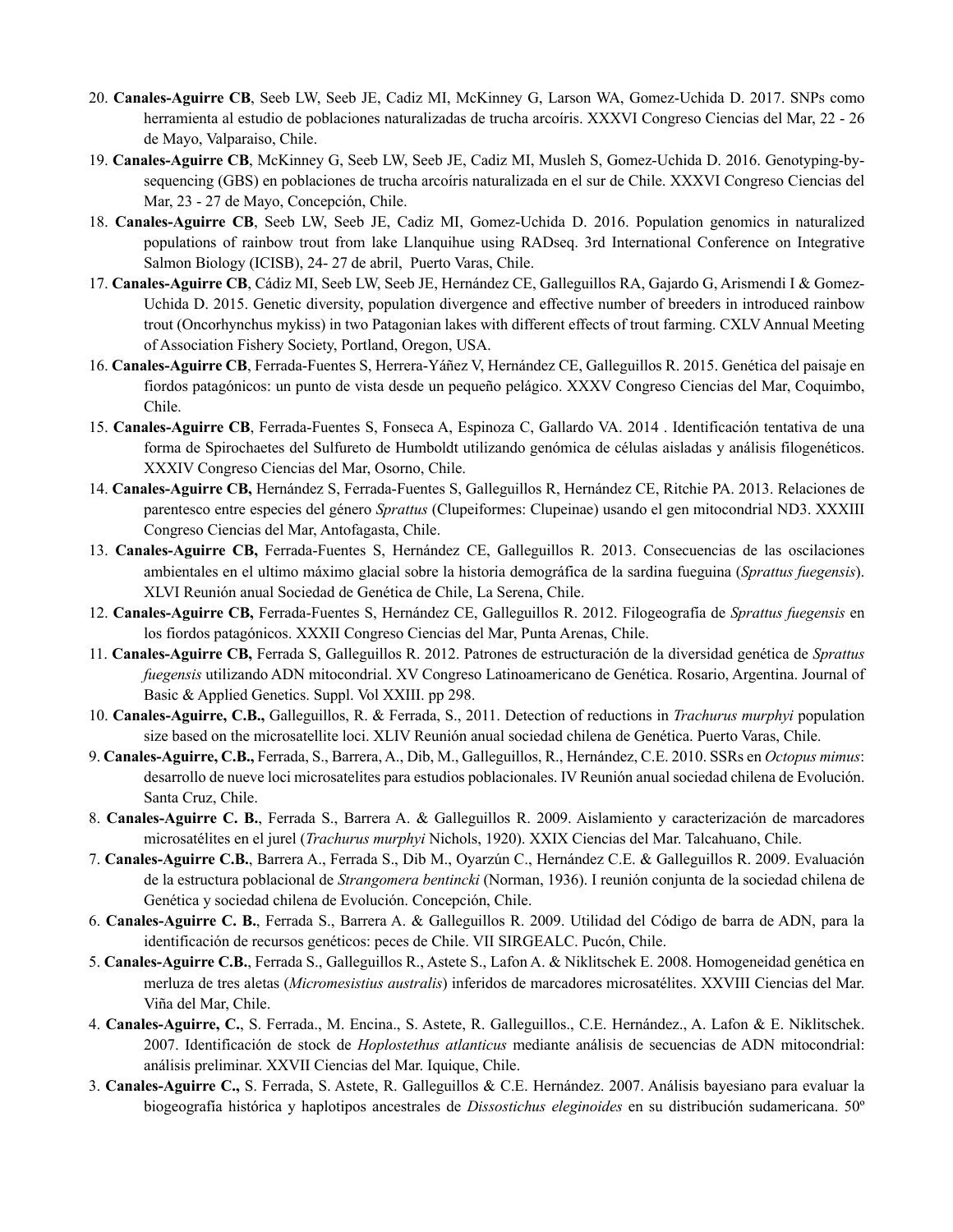Reunión Anual de la Sociedad de Biología de Chile y I Reunion Anual de la Sociedad de Biologia Evolutiva de Chile. Pucón-Chile, 13-16 de Octubre. Biological Research, 40: Suplemento A, R-83.

- 2. **Canales-Aguirre C.**, S. Ferrada, M. Encina, R. Galleguillos & C.E. Hernández. 2006. Relaciones filogenéticas entre especies del genero *Genypterus* presentes en Chile mediante secuenciación de citocromo oxidasa I (COI) bajo el marco del proyecto FISHBARCODE. XXXIX Sociedad de Genética de Chile. Viña del Mar-Chile. Biological Research, 40: Suplemento A, R-207.
- 1. **Canales C.**, S. Ferrada, R. Galleguillos & R. Céspedes. 2005. Variabilidad genética a nivel de microsatélites en *Genypterus blacodes* en poblaciones de la pesquería demersal austral**.** XXXVIII Sociedad de Genética de Chile. Puerto Varas, Chile. Biological Research, 39: Suplemento B, R-176.

### **CONGRESOS Y SIMPOSIOS NACIONALES E INTERNACIONALES (Co-autor)**

- 52. Spano CA, **Canales-Aguirre CB**, Musleh SS, Häussermann C, Gomez-Uchida D. 2019. Species delimitation in sea anemones (Anthozoa: Actiniaria): from traditional taxonomy to integrative approaches. XVIII Congreso Latinoamericano de Ciencias del Mar-COLACMAR, 4 – 8 noviembre, Mar del Plata, Argentina.
- 51. Ceballos SG, Álvarez YP, Araneda Tolosa C, Gallardo Ojeda P, **Canales-Aguirre CB**, Ferrada-Fuentes S, Farías Muñoz W, Martínez P, Fernández DA. 2019. Identificación genómica de stocks de merluza negra (*Dissostichus eleginoides*). XVIII Congreso Latinoamericano de Ciencias del Mar-COLACMAR, 4 – 8 noviembre, Mar del Plata, Argentina.
- 50. Ferrada-Fuentes S, Galleguillos R, **Canales-Aguirre CB**, Gómez Uchida-Daniel, Herrera-Yáñez V, Sampertegui S, Barrios R, Benítez HA, Musleh-Vega S. 2019. Explorando la diversidad de *Metacarcinus edwardsii* utilizando marcadores SNPs (Single Nucleotide Polymorphism) y morfometría geométrica. XXXIX Congreso Ciencias del Mar, 27 - 31 de mayo, Iquique, Chile.
- 49. Prida V, **Canales-Aguirre CB**, Gomez-Uchida D. 2019. Identificación y trazabilidad de especies de salmónidos en productos alimenticios utilizando la herramienta genética PCR-RFLP. II Simposio Internacional de Salmónidos Invasores. 25-28 de marzo 2019, Ushuaia, Argentina.
- 48. Toledo P, Darnaude AM, Niklitschek EJ, Ojeda V,Voué R, Leiva FP, Labonne M, **Canales-Aguirre CB**. 2019. Migración parcial y crecimiento temprano de merluza austral Merluccius australis: un viaje entre ambientes estuarinos y oceánicos en la Patagonia norte. XII Reunión de la Asociación Chilena de Ictiología. 24 – 25 de enero, Puerto Montt, Chile.
- 47. Camus C., **Canales CB**, Faugeron S, Correa JA. 2018, New insights into the phylogeny of Scytosiphonaceae (Phaeophyceae) in the Southeastern Pacific coast. LXXII Anual Meeting of Phycological Society of America. Vancouver, Canada. 29 Julio a 02 de Agosto.
- 46. Barrios R, Herrera-Yañez V, Ferrada-Fuentes S, **Canales-Aguirre CB**, Zarate P, Azocar J, Galleguillos R. 2017. Patrones de diversidad genética de *Lamna nasus* (Bonnaterre, 1788) en el océano Pacifico Sur Oriental. XXXVI Congreso Ciencias del Mar. Valparaiso, Chile. 22 - 26 de Mayo
- 45. Herrera-Yañez V, Ferrada-Fuentes S, **Canales-Aguirre CB**, Barrios R, Zarate P, Azocar J, Galleguillos R. 2017. Evidencia de agregaciones genéticas del tiburón marrajo, *Isurus oxyrinchus* (Rafinesque, 1810), en aguas chilenas. XXXVI Congreso Ciencias del Mar. 22 - 26 de Mayo, Valparaiso, Chile.
- 44. Gomez-Uchida D, Tapia B, Espinoza L, Pino J, Musleh SS, Cañas-Rojas D, Cañas M, P Rivara P, Savaria P, Riffo C, **Canales-Aguirre CB**, González A, Ernst B. El salmón Chinook (*Oncorhynchus tshawytscha*, Walbaum 1972) en la cuenca del Río Toltén: origen, demografia y perspectivas de explotación en pesquerias emergentes. XXXVI Congreso Ciencias del Mar. 22 - 26 de Mayo, Valparaiso, Chile.
- 43. Ferrada-Fuentes S, Canales-Aguirre CB, Herrera-Yañez V, Ferrada L, Rosas J, Gallleguillos R, Oyarzun FX, Sampertegui S, Lafón-vilugrón A, Sánchez G, Díaz J. 2017. CIMAGA Patagonia: Ciencia, Mar y Gastronomia Patagonia. XXXVI Congreso Ciencias del Mar. 22 - 26 de Mayo, Valparaiso, Chile.
- 42. Gomez-Uchida D, Musleh SS, Cañas-Rojas D, Cañas M, Cádiz MI, Valenzuela-Aguayo F, Ernst B, G. Gajardo, **Canales-**Aguirre CB. 2016. Free-living salmonids in Chile: Biological, Environmental, and Societal issues. 3<sup>rd</sup> International Conference on Integrative Salmon Biology (ICISB). 24- 27 de abril Puerto Varas, Chile
- 41. Cádiz MI, Musleh SS, **Canales-Aguirre CB**, Seeb LW, Seeb JE, Gajardo G, Gomez-Uchida D. 2016. Identification of naturalized-farmed hybrids of rainbow trout from Lake Llanquihue using single nucleotide polymorphism (SNPs). 3rd International Conference on Integrative Salmon Biology (ICISB). 24- 27 de abril Puerto Varas, Chile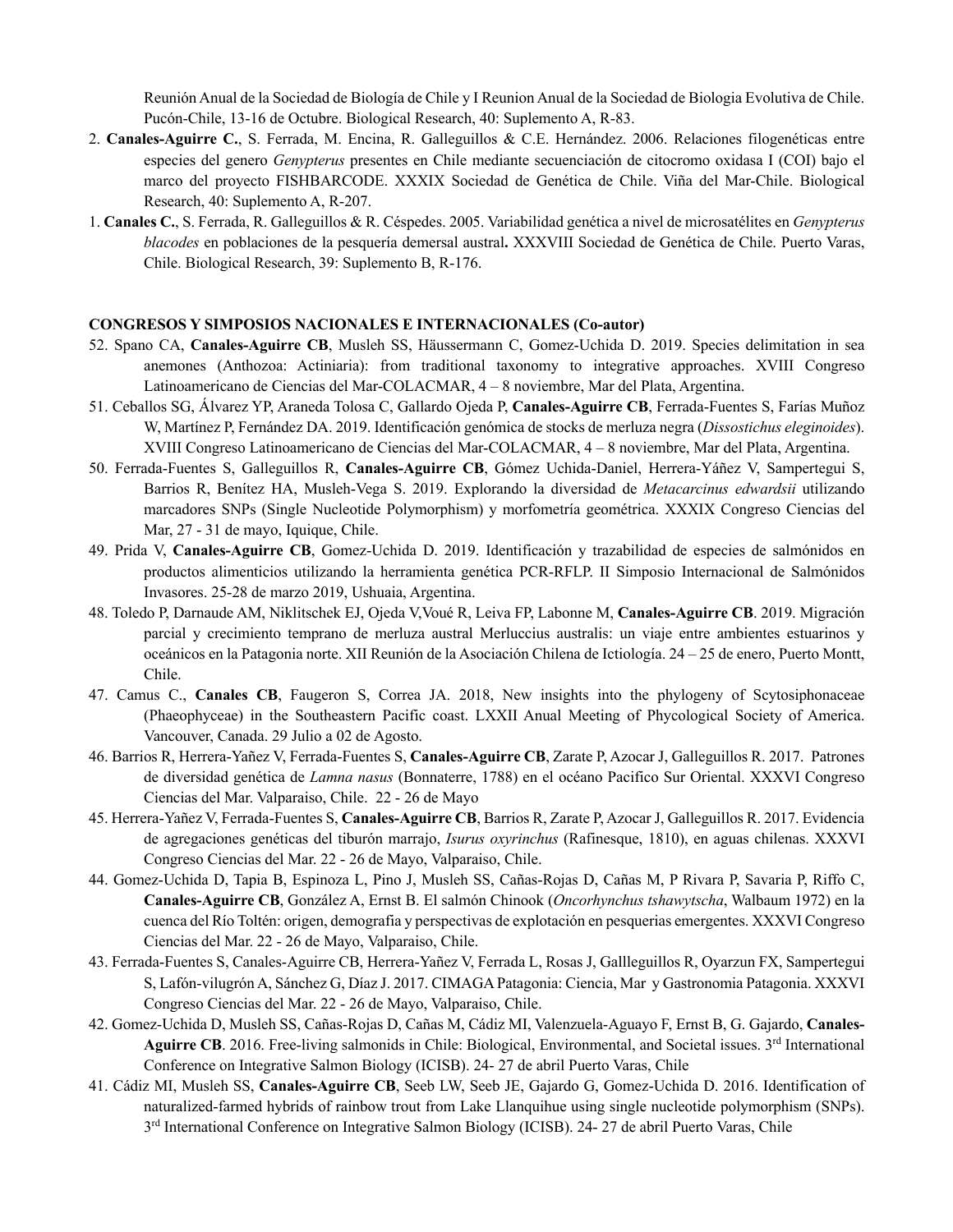- 40. 2015 XXXV Congreso Ciencias del Mar. Herrera-Yáñez V, **Canales-Aguirre CB**, Ferrada-Fuentes S, Galleguillos R. Estructura poblacional en *Brama australis* basado en ADN mitocondrial., Coquimbo, Chile.
- 39. 2014 XXXIV Congreso Ciencias del Mar. Ferrada-Fuentes S, **Canales-Aguirre CB**, Galleguillos R. Explorando la diversidad genética de *Callorhinchus callorhynchus* en la costa chilena., Osorno, Chile.
- 38. 2013 VII Reunión anual de la sociedad Chilena de evolución. Benavente J, Arismendi I, Hernández CE, Ferrada-Fuentes S, **Canales-Aguirre CB**, Galleguillos R, Gajardo G, Gomez-Uchida D. Alta diversidad genética y ausencia de estructura geográfica en trucha arcoíris (*Oncorhynchus mykiss*) invasora en un lago altamente impactado por la salmonicultura. Licanray, Chile.
- 37. 2013 VII Reunión anual de la sociedad Chilena de evolución. Hernández CE, Rodríguez-Serrano E. Avaria-Llautureo J, Morales-Pallero B, Boric-Bargetto D, **Canales-Aguirre CB**, Marquet P, Meade A. Utilizando información filogenética y método comparativo para evaluar hipótesis en macroecología. Licanray, Chile.
- 36. 2013 XLVI Reunión anual Sociedad de Genética de Chile. Ferrada-fuentes S, **Canales-Aguirre CB**, Hernández CE, Galleguillos R. Patrones de divergencia para el gen de la calmodulina en la anchoveta, *Engraulis ringens*, del Pacífico sur oriental, La Serena, Chile.
- 35. 2012 Third UK One-Day Meeting on Morphometrics and Statistical Shape Analysis. Benítez H.A., Sanzana M.J., Jerez V., Parra L.E., Hernández CE & **Canales-Aguirre, C.** Is the body shape of carabid beetles of the Genus *Ceroglossus* similar between sexes due to their sex ratio? York UK
- 34. 2012 XXXII Congreso Ciencias del Mar. Tarifeño E, Galleguillos R, Llanos-Rivera A, Arriagada D, Ferrada-Fuentes S, **Canales-Aguirre CB**, Seguel M. Presencia del mejillon, *Mytilus galloprovincialis* (Lamarck 1819) en las costas de Chile., Punta Arenas, Chile.
- 33. 2011 Primer Congreso de Estudiantes e Investigadores de Postgrado de la Universidad de Concepción (CEIP). Ferrada S, **Canales-Aguirre CB**, Galleguillos R, Barrera A, Ferrada L. 2011. Conociendo la Biodiversidad Marina de la Región del Biobío a través de la Gastronomía; un incentivo al consumo de productos del mar. Concepción, Chile.
- 32. 2011 V Reunión anual sociedad chilena de Evolución. Avaria-Llautureo J, Hernández CE, Morales-Pallero B, Boric-Bargetto D, **Canales-Aguirre CB**, Rodríguez-Serrano E. Evolución del tamaño corporal en roedores Oryzominos actuales: ¿regla de cope o miniaturización? Puerto Varas, Chile.
- 31. 2011 XLIV Reunión anual sociedad chilena de Genética. Oñate C, Galleguillos R, Ferrada S, **Canales-Aguirre CB**, Araneda C. Estudios genéticos preliminares del recurso camarón de roca (*Rhynchocinetes typus*, H. MILNE EDWARS 1837) Puerto Varas, Chile.
- 30. 2011 XLIV Reunión anual sociedad chilena de Genética. Ferrada S., **Canales-Aguirre CB,** Galleguillos R & Gallardo JA. Variación genética en microsatélites del piojo de mar chileno *Caligus rogercresseyi* Boxshall & Bravo, 2000. Puerto Varas, Chile.
- 29. 2011 XXXI Ciencias del Mar. Antecedentes genéticos poblacionales del jurel *Trachurus murphyi*. Galleguillos R, **Canales-Aguirre CB.**, Barrera A. & Ferrada S. Viña del Mar, Chile.
- 28. 2011 XXXI Ciencias del Mar. Estructura poblacional del jurel (*Trachurus murphyi*) en el Pacífico Sur. Serra R , R Galleguillos, **C Canales-Aguirre**, S Ferrada, M Oliva, MT González, A Sepúlveda, C Oyarzún, F Cerna, JC Quiroz, L Muñoz, V Bocic, A Villalón, J Ashford, JC Saavedra, L Cubillos, J Letelier, S Hormazábal, S Núñez y O Pizarro. Viña del Mar, Chile.
- 27. 2011 ESA Annual Meeting. Using the Directional Comparative Method in Macroecology: The body size-latitudinal range relationship in the *Sebastes* genus (Pisces: Scorpaeniformes). Hernández CE, Rodríguez-Serrano E, Avaria-Llautureo J, Morales-Pallero B, Boric-Bargetto D, **Canales-Aguirre CB** & Meade A.
- 26. 2010 Simposio "El Programa de la Vida Marina y la Contribución de Chile: Una década de descubrimientos". Códigos de barras en los peces marinos de Chile, ayudando a resolver problemas. Oyarzún C., Galleguillos R., **Canales-Aguirre C.B.** & S. Ferrada. Santiago, Chile.
- 25. 2010 Simposio "El Programa de la Vida Marina y la Contribución de Chile: Una década de descubrimientos". Comparando la utilidad de análisis filogenéticos morfológico y genético para identificar especies de *Perinereis* (Polychaeta: Nereididae) de la costa de Chile. Sampertégui S., **Canales-Aguirre C.B.** & C.E. Hernández. Santiago, Chile.
- 24. 2010 IV Reunión anual sociedad chilena de Evolución. La relación tamaño corporal-rango de distribución en roedores Sigmodontinos: un análisis bayesiano de los efectos filogenéticos y patrón macroecológico. Hernández,C.E., Morales-Pallero,B., Avaria-Llautureo,J., Boric-Bargetto, D., **Canales-Aguirre, C.B.**, Meade, A. Santa Cruz, Chile.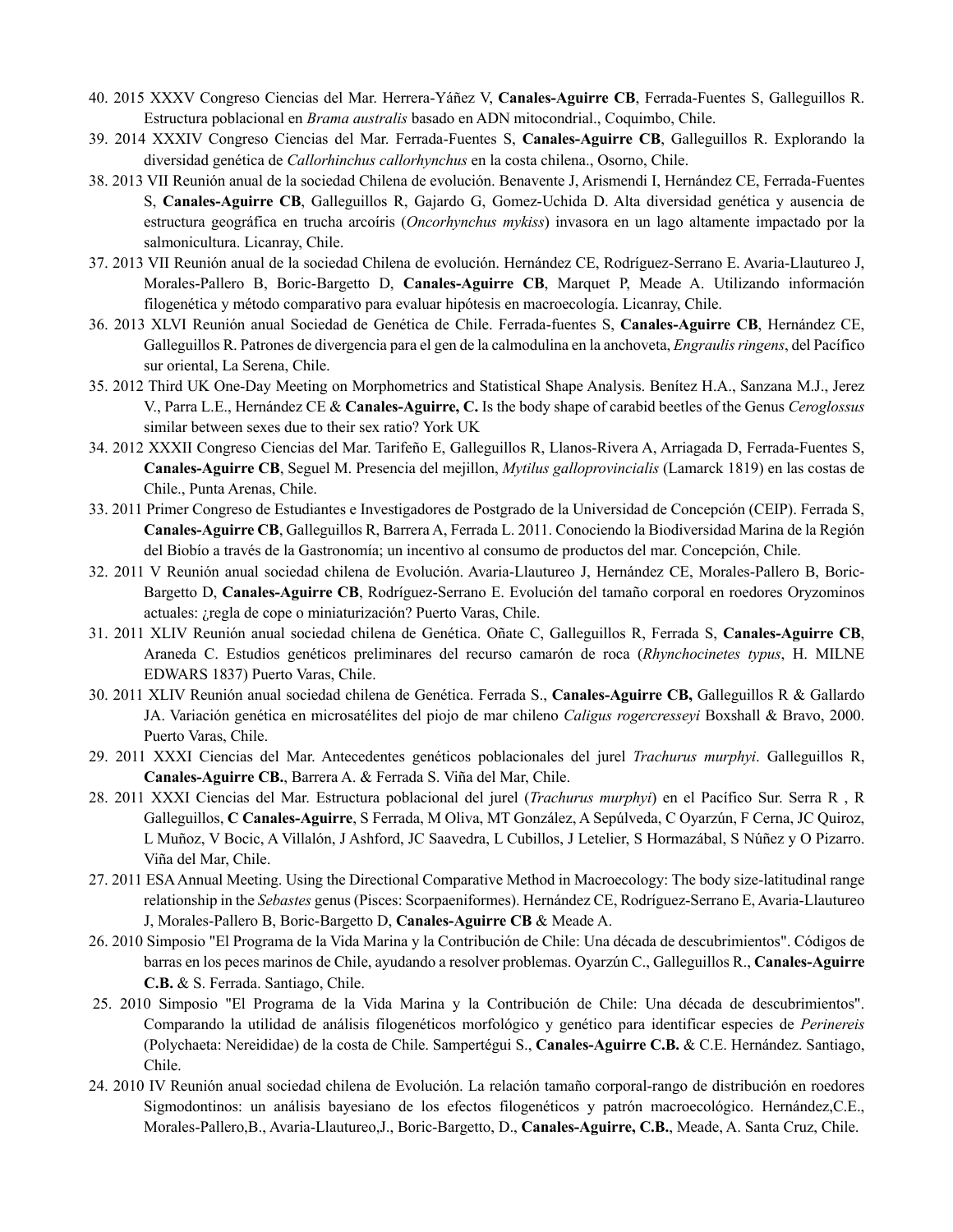- 23. 2010 IV Reunión anual sociedad chilena de Evolución. Divergencia genética de *Octopus mimus* en el norte de Chile Galleguillos, R., Ferrada, S., Barrera, A., **Canales-Aguirre, C.B.**, Dib, M., & Hernández, C.E. Santa Cruz, Chile.
- 22. 2010 XXX Ciencias del Mar. Filogeografía de la Anémona criptogénica *Anemonia alicemartinae* (Cnidaria: Anthozoa) a lo largo de la costa de Chile. Quiñones A., **Canales C.**, Hernández C. & Brante A. Concepción, Chile.
- 21. 2010 XIV Congreso Latinoamericano de Genética. Aislamiento y caracterización de loci microsatélites en el erizo de mar *Loxechinus albus*: nueva herramienta para estudios poblacionales. Galleguillos, R., Barrera, A., Dib, M., Ferrada S. & **Canales-Aguirre, C.B**. Viña del Mar, Chile.
- 20. 2010 XIV Congreso Latinoamericano de Genética. Conectividad poblacional de *Loxechinus albus* en el norte de Chile evidenciada mediante loci microsatelites. Galleguillos, R., Ferrada, S., Barrera, A., **Canales-Aguirre, C.B.**, Dib, M., & Hernández, C. Viña del Mar, Chile.
- 19. 2009. Third International Barcode of Life Conference. Phylogenetic relationships for South American pinkling genus *Genypterus*. Oyarzún C., Galleguillos R., **Canales-Aguirre C.B**. & Ferrada S. México D.F., México.
- 18. 2009 XCIV ESA Annual Meeting. Using Bayesian phylogenetic and comparative approaches to evaluate the evolution of body size in Sigmodontine rodents. Hernández C.E., Avaria-Llautureo J.L., Morales-Pallero B., **Canales-Aguirre C.B.**, Boric-Bargetto D. Albuquerque, Estados Unidos.
- 17. 2009 VII SIRGEALC. Marcadores Moleculares: uso y aplicación en recursos hidrobiológicos marinos para el análisis de conectividad poblacional y el desarrollo de estrategias de manejo y conservación. Ferrada S., Barrera A., **Canales-Aguirre C.B.**, Astete S., Dib M. & Galleguillos R. Pucón, Chile.
- 16. 2009 II SILPOLY. Filogeografía de *Perinereis gualpensis* Jeldes, 1963 (Nereididae): el efecto de barreras biogeográficas sobre la estructuración poblacional. Sampértegui S., **Canales-Aguirre C.B.**, Carrasco F., Díaz-Jaramillo M. & Hernández C.E. Mar del Plata, Argentina.
- 15. 2009 I reunión conjunta de Genética y Evolución. Sampértegui S, **Canales-Aguirre CB,** Hernández CE. Evaluación molecular de las relaciones filogenéticas del suborden Blennioidei (Orden Perciformes). Concepción, Chile.
- 14. 2009 I reunión conjunta de Genética y Evolución. Ferrada S, **Canales-Aguirre CB**, Barrera A, Galleguillos R, Dib M, Hernández CE, Oyarzún C. ADN nuclear y mitocondrial evidencian una unidad de stock genético para *Engraulis ringens* en la costa chileno-peruana. Concepción, Chile.
- 13. 2009 XXIX Ciencias del Mar. Barrera A, **Canales-Aguirre CB**, Ferrada S, Galleguillos R. Diversidad y estructura genética poblacional del jurel (*Trachurus murphyi* nichols, 1920) a lo largo del Pacífico Sur. Talcahuano, Chile.
- 12. 2009 XXIX Ciencias del Mar. Ferrada S, **Canales-Aguirre CB**, Barrera A, Galleguillos R, Gallardo JA. Caracterización de loci microsatélites en el piojo de mar *Caligus rogercresseyi* (copepoda: calagidae). Talcahuano, Chile.
- 11. 2008 51º Sociedad de Biología de Chile. Cañon CP, **Canales-Aguirre CB**, Hernández CE. Una evaluación de las rutas de dispersión histórica de Otaridos (CARNÍVORA: OTARIIDAE). Pucón, Chile. Biological Research. 41: Suplemento A. R151.
- 10. 2008. 51º Sociedad de Biología de Chile. Porobic J, Ernst B, **Canales-Aguirre CB,** Galleguillos R, Hernández CE. Inferencia bayesiana para evaluar la demografía poblacional histórica de la langosta *Jasus frontalis* (H. Millne Eduars, 1837) en las islas del archipiélago de Juan Fernández. Pucón, Chile. Biological Research. 41: Suplemento A. R49.
- 9. 2008 51º Sociedad de Biología de Chile. Morales BR, **Canales-Aguirre C**, Retamal M, Hernández CE. Evolución del tamaño corporal en el género *Cancer* (Crustacea, Decapoda, Brachyura): uso de una aproximación bayesiana del método comparativo filogenético. Pucón, Chile Biological Research. 41: Suplemento A. R149.
- 8. 2008 51º Sociedad de Biología de Chile. Sampértegui S, **Canales-Aguirre C**, Carrasco F, Hernández CE. Sistemática de las especies del género *Perinereis* (Polychaeta: Nereididae) de la costa del pacífico sureste. Pucón, Chile
- 7. 2008 XXVIII Ciencias del Mar. Porobic J, Hernández CE, Ernst B, **Canales-Aguirre CB,** Galleguillos R. Una aproximación bayesiana para evaluar la estructuración y conectividad genética de la langosta *Jasus frontalis* (H. Millne Eduars, 1837) en las islas del archipiélago de Juan Fernández. Viña del Mar, Chile.
- 6. 2008 IX Reunión Nacional de Ictiología. Oyarzún C, Galleguillos R, Ferrada S, **Canales C**. La iniciativa fish-bold para conocer el ADN de los peces: ¿Cómo estamos por casa?. Valparaíso, Chile.
- 5. 2008 IX Reunión Nacional de Ictiología. Galleguillos R, Ferrada S, **Canales C**, Astete S. El bacalao de profundidad (*Dissostichus eleginoides*, Smitt, 1897): Análisis Genético Poblacional. Valparaíso, Chile.